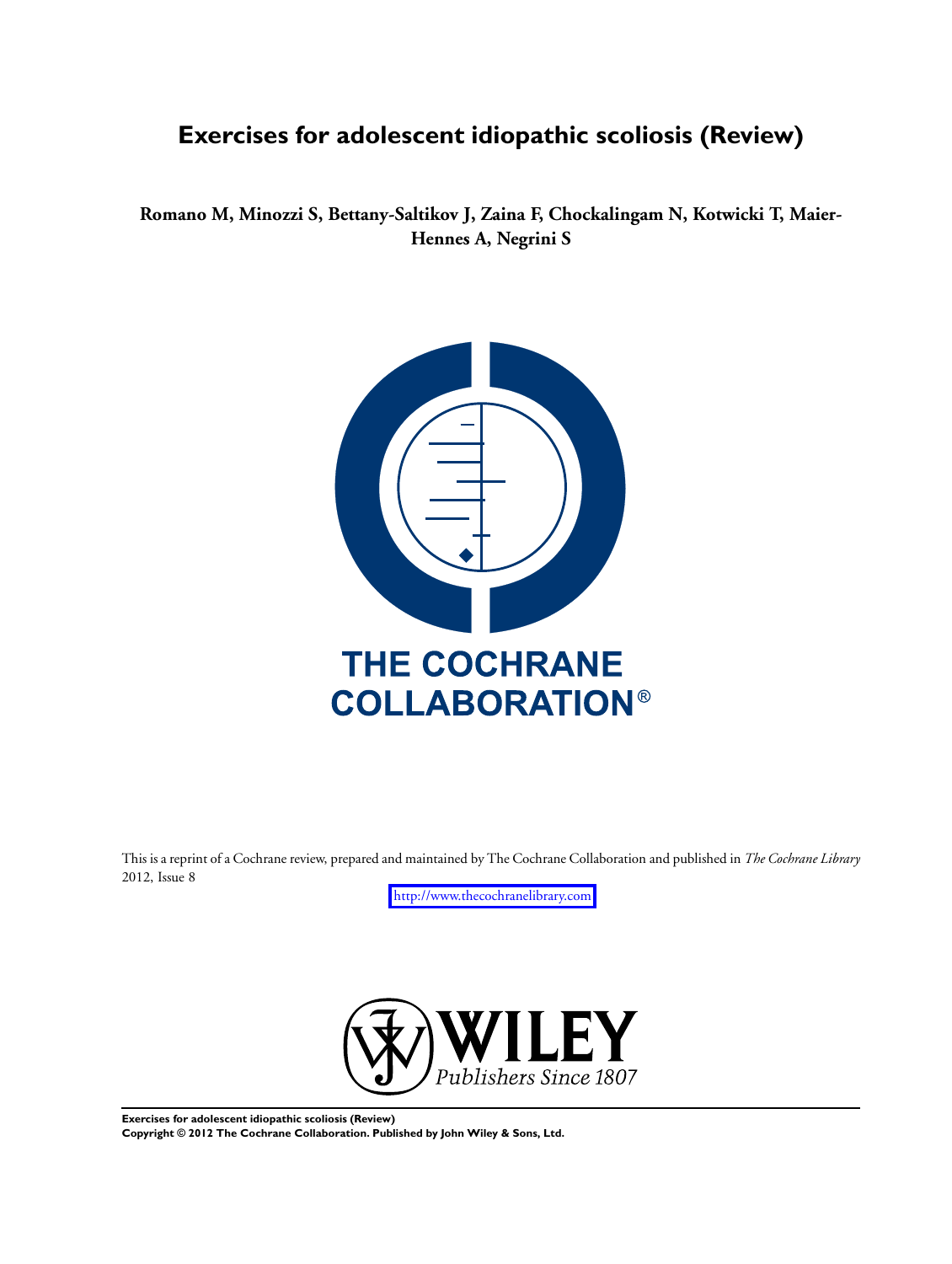# **TABLE OF CONTENTS**

| <b>HEADER</b>                                                                                                                                                                                                                                                       |    |
|---------------------------------------------------------------------------------------------------------------------------------------------------------------------------------------------------------------------------------------------------------------------|----|
| ABSTRACT                                                                                                                                                                                                                                                            |    |
| PLAIN LANGUAGE SUMMARY<br>the company of the company of the company of the company of the company of the company of the company of the company of the company of the company of the company of the company of the company of the company of the company             |    |
| SUMMARY OF FINDINGS FOR THE MAIN COMPARISON                                                                                                                                                                                                                         |    |
| <b>BACKGROUND</b>                                                                                                                                                                                                                                                   |    |
| <b>OBJECTIVES</b>                                                                                                                                                                                                                                                   |    |
| <b>METHODS</b><br>the contract of the contract of the contract of the contract of the contract of the contract of the contract of                                                                                                                                   |    |
| <b>RESULTS</b>                                                                                                                                                                                                                                                      |    |
| Figure 1.                                                                                                                                                                                                                                                           |    |
| Figure 2.                                                                                                                                                                                                                                                           | 11 |
| <b>DISCUSSION</b>                                                                                                                                                                                                                                                   | 12 |
| AUTHORS' CONCLUSIONS                                                                                                                                                                                                                                                | 13 |
| <b>ACKNOWLEDGEMENTS</b>                                                                                                                                                                                                                                             | 14 |
| <b>REFERENCES</b><br>a construction of the construction of the construction of the construction of the construction of the construction of the construction of the construction of the construction of the construction of the construction of the                  | 14 |
| <b>CHARACTERISTICS OF STUDIES</b><br>the contract of the contract of the contract of the contract of the contract of the contract of the contract of the contract of the contract of the contract of the contract of the contract of the contract of the contract o | 16 |
| DATA AND ANALYSES<br>والمتعاونة والمتعاونة والمتعاونة والمتعاونة والمتعاونة والمتعاونة والمتعاونة والمتعاونة والمتعاونة والمتعاونة                                                                                                                                  | 22 |
| <b>APPENDICES</b>                                                                                                                                                                                                                                                   | 22 |
| <b>HISTORY</b><br>the contract of the contract of the contract of the contract of the contract of the contract of the contract of                                                                                                                                   | 30 |
| CONTRIBUTIONS OF AUTHORS                                                                                                                                                                                                                                            | 30 |
| DECLARATIONS OF INTEREST                                                                                                                                                                                                                                            | 30 |
| SOURCES OF SUPPORT<br>and the contract of the contract of the contract of the contract of the contract of the contract of the contract of the contract of the contract of the contract of the contract of the contract of the contract of the contra                | 30 |
|                                                                                                                                                                                                                                                                     |    |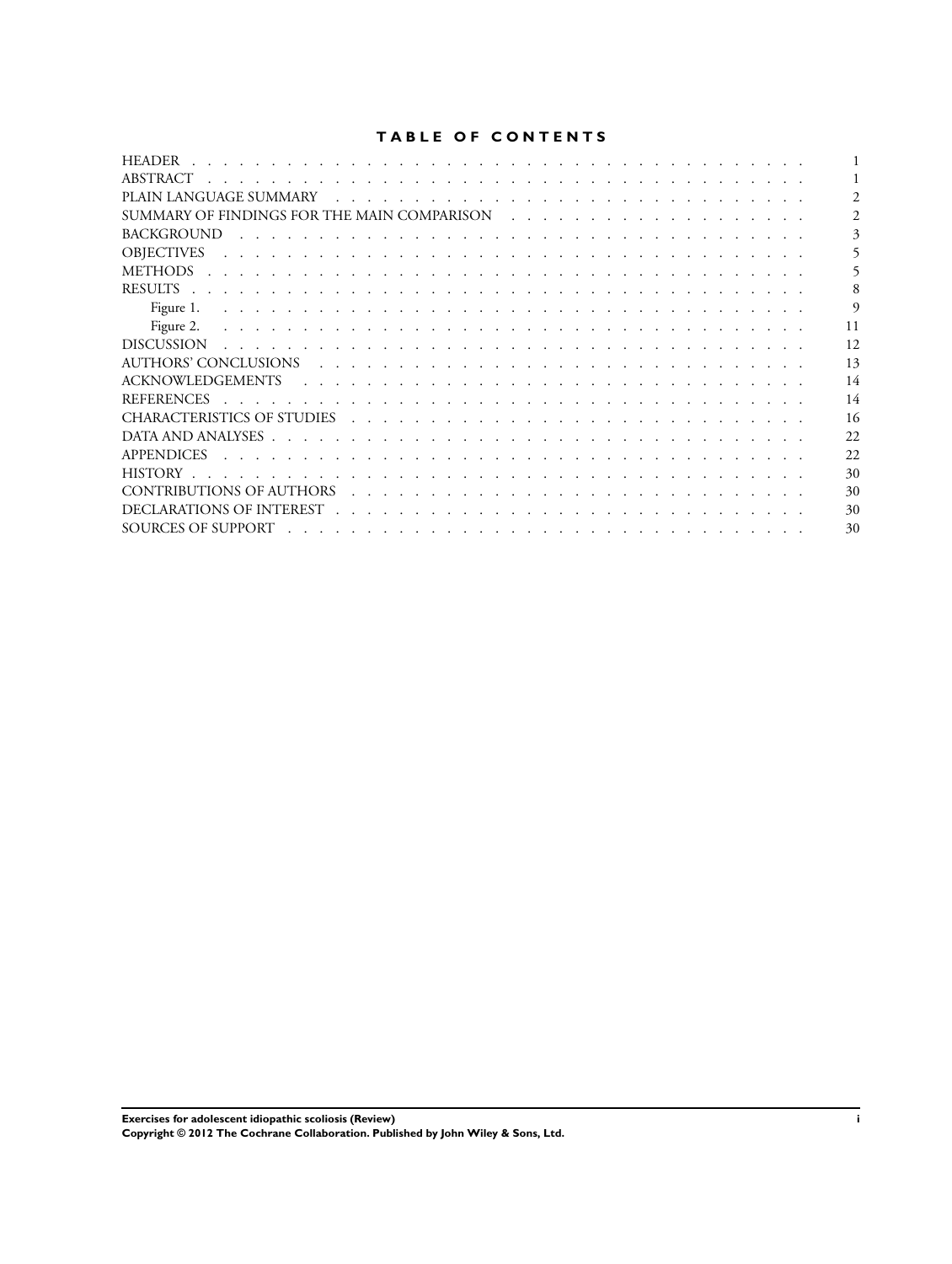**[Intervention Review]**

# **Exercises for adolescent idiopathic scoliosis**

Michele Romano<sup>1</sup>, Silvia Minozzi<sup>2</sup>, Josette Bettany-Saltikov<sup>3</sup>, Fabio Zaina<sup>1</sup>, Nachiappan Chockalingam<sup>4</sup>, Tomasz Kotwicki<sup>5</sup>, Axel Maier-Hennes<sup>6</sup>, Stefano Negrini<sup>7</sup>

<sup>1</sup>ISICO (Italian Scientific Spine Institute), Milan, Italy. <sup>2</sup>Department of Epidemiology, Lazio Regional Health Service, Rome, Italy. <sup>3</sup>School of Health and Social Care, University of Teeside, Middlesbrough, UK. <sup>4</sup>Faculty of Health, Staffordshire University, Stoke on Trent, UK. <sup>5</sup>Department of Pediatric Orthopedics and Traumatology, University of Medical Sciences, Poznan, Poland. <sup>6</sup>Scoliosis Rehabilitation Centre, Bad Sobernheim, Germany. <sup>7</sup>Physical and Rehabilitation Medicine, University of Brescia - Don Gnocchi Foundation Milan, Brescia, Italy

Contact address: Michele Romano, ISICO (Italian Scientific Spine Institute), Via Roberto Bellarmino 13/1, Milan, 20141, Italy. [michele.romano@isico.it](mailto:michele.romano@isico.it).

**Editorial group:** Cochrane Back Group. **Publication status and date:** New, published in Issue 8, 2012. **Review content assessed as up-to-date:** 30 March 2011.

**Citation:** Romano M, Minozzi S, Bettany-Saltikov J, Zaina F, Chockalingam N, Kotwicki T, Maier-Hennes A, Negrini S. Exercises for adolescent idiopathic scoliosis. *Cochrane Database of Systematic Reviews* 2012, Issue 8. Art. No.: CD007837. DOI: 10.1002/14651858.CD007837.pub2.

Copyright © 2012 The Cochrane Collaboration. Published by John Wiley & Sons, Ltd.

# **A B S T R A C T**

### **Background**

Adolescent idiopathic scoliosis (AIS) is a three-dimensional deformity of the spine . While AIS can progress during growth and cause a surface deformity, it is usually not symptomatic. However, in adulthood, if the final spinal curvature surpasses a certain critical threshold, the risk of health problems and curve progression is increased. The use of scoliosis-specific exercises (SSE) to reduce progression of AIS and postpone or avoid other more invasive treatments is controversial.

### **Objectives**

To evaluate the efficacy of SSE in adolescent patients with AIS.

#### **Search methods**

The following databases (up to 30 March 2011) were searched with no language limitations: CENTRAL (*The Cochrane Library* 2011, issue 2), MEDLINE (from January 1966), EMBASE (from January 1980), CINHAL (from January 1982), SportDiscus (from January 1975), PsycInfo (from January 1887), PEDro (from January 1929). We screened reference lists of articles and also conducted an extensive handsearch of grey literature.

### **Selection criteria**

Randomised controlled trials and prospective cohort studies with a control group comparing exercises with no treatment, other treatment, surgery, and different types of exercises.

#### **Data collection and analysis**

Two review authors independently selected studies, assessed risk of bias and extracted data.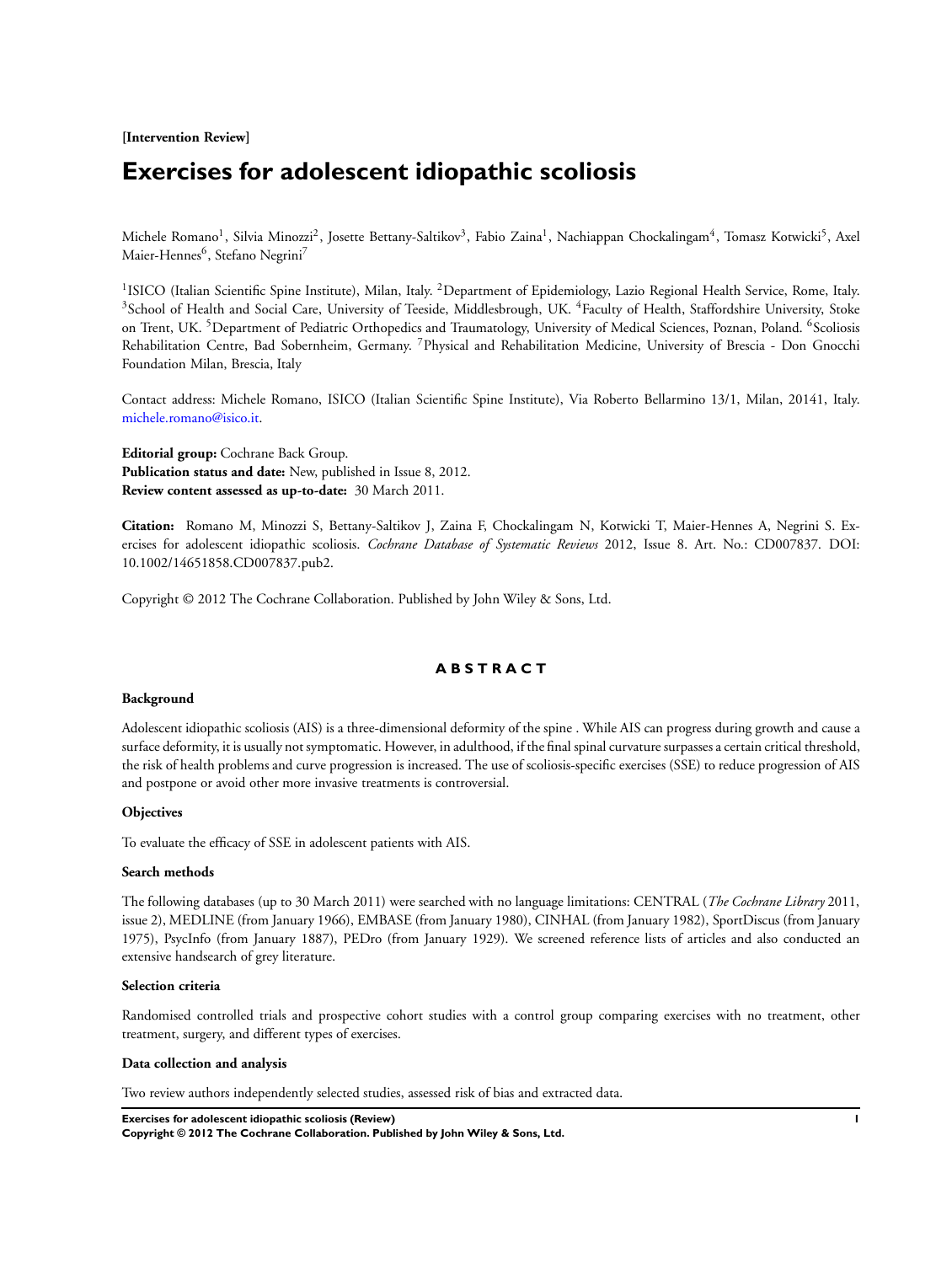#### **Main results**

Two studies (154 participants) were included. There is low quality evidence from one randomised controlled study that exercises as an adjunctive to other conservative treatments increase the efficacy of these treatments (thoracic curve reduced: mean difference (MD) 9.00, (95% confidence interval (CI) 5.47 to 12.53); lumbar curve reduced:MD 8.00, (95% CI 5.08 to 10.92)). There is very low quality evidence from a prospective controlled cohort study that scoliosis-specific exercises structured within an exercise programme can reduce brace prescription (risk ratio (RR) 0.24, (95% CI 0.06 to1.04) as compared to usual physiotherapy (many different kinds of general exercises according to the preferences of the single therapists within different facilities).

### **Authors' conclusions**

There is a lack of high quality evidence to recommend the use of SSE for AIS. One very low quality study suggested that these exercises may be more effective than electrostimulation, traction and postural training to avoid scoliosis progression, but better quality research needs to be conducted before the use of SSE can be recommended in clinical practice.

# **P L A I N L A N G U A G E S U M M A R Y**

#### **Exercises for scoliosis in teens**

Adolescent idiopathic scoliosis (AIS) is a rare (2% to 3% of the general population) spinal deformity affecting young people aged 10 through the end of the growth period. The deformity may continue into adulthood. AIS is characterised by one or more threedimensional spinal curves. Disability, cosmetic deformity, pain, activity limitation, quality of life issues, breathing problems and the possibility of the scoliosis remaining with the person into and throughout adulthood are commonly associated with this condition. The cause of AIS is unknown.

Treatment for AIS varies according to the degree of severity of the curves. Just the same, exercise is almost always a part of the treatment plan. In milder cases, exercise may be the main treatment, and in more severe cases it may serve as an adjunct. In the UK and the US, physical therapy for scoliosis consists mainly of general strengthening and stretching exercises, along with exercise protocols with which the treating therapist is familiar. There is a corresponding feeling among practitioners in these geographical locations that physical therapy for scoliosis is not effective.

Scoliosis specific exercises (SSEs) are individualised exercises aimed at reducing the deformity. SSEs are taught in clinics that specialize in scoliosis. The exercises work by changing the soft tissue that affects the spine. SSEs are also thought to work by altering control of spinal movement. There are no known side effects or risks to using SSEs .

The purpose of this review was to evaluate the effectiveness of SSEs in reducing curve progression and postponing or avoiding invasive treatment such as surgery in adolescents with AIS. Two studies involving 154 patients total were included. The review found no evidences for or against SSE. The two included studies yielded very low quality evidence that SSEs added to other treatments are more effective than electrical stimulation, traction and posture training for avoiding curve progression, and that SSEs as a standalone treatment yield almost the same results as general physiotherapy.

Possible limitations of this review included the small number of studies that met the inclusion criteria and a high risk of bias, particularly selection bias. More randomised controlled trials are needed in this area, along with a deeper understanding of the types of SSEs useful for the adolescent with AIS.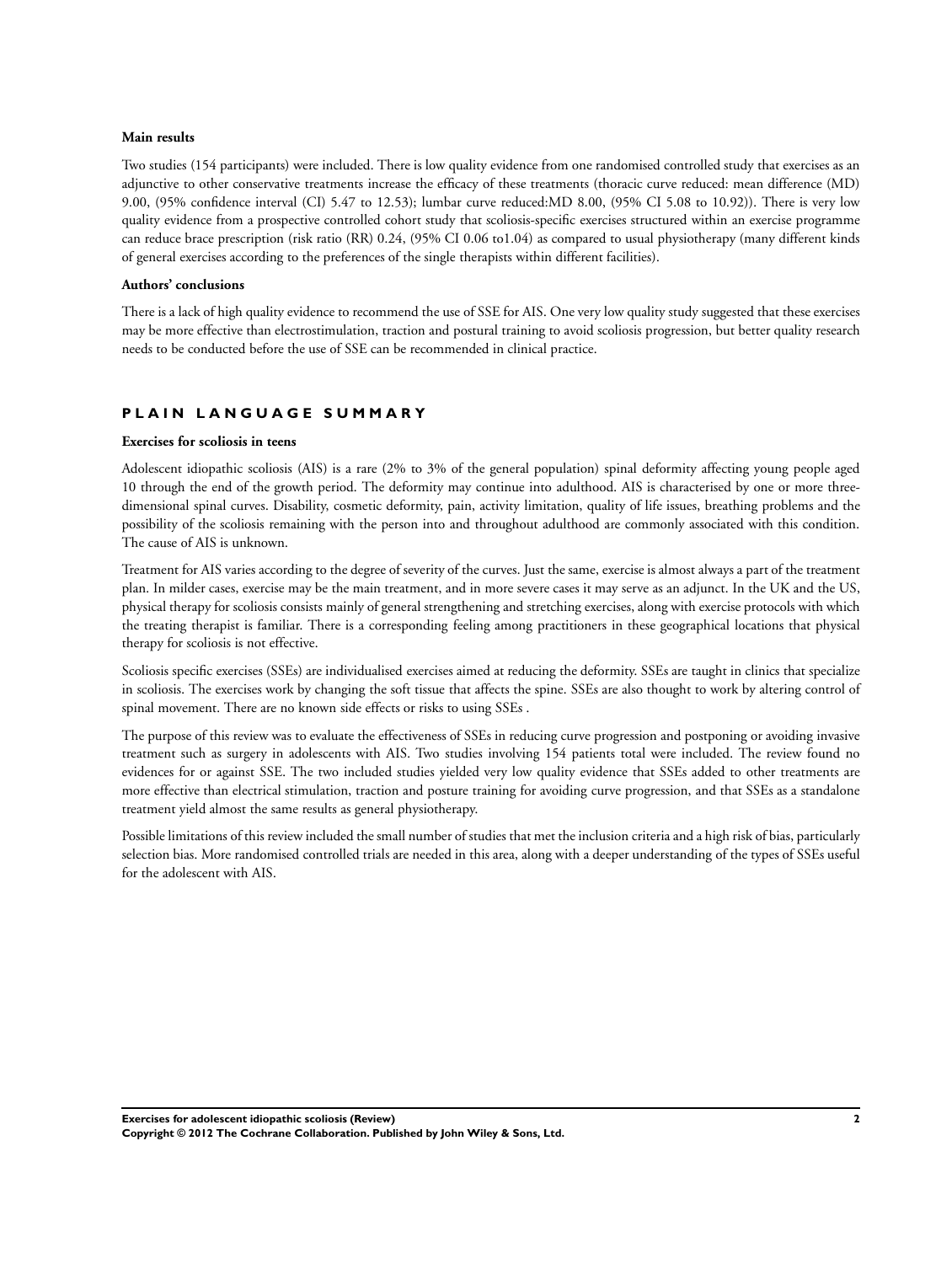# **S U M M A R Y O F F I N D I N G S F O R T H E M A I N C O M P A R I S O N** *[[Explanation\]](http://www.thecochranelibrary.com/view/0/SummaryFindings.html)*

**Exercise plus other conservative treatments compared with other conservative treatments for adolescent idiopathic scoliosis**

**Patient or population:** Adolescents with idiopathic scoliosis **Settings:** Community **Intervention:** Exercise plus other conservative treatments **Comparison:** Other conservative treatments

| <b>Outcomes</b>                                              | <b>Relative effect</b><br>(95% CI)                                                                                                                                                                                                                                                                  | <b>No of Participants</b><br>(studies) | <b>Quality of the evidence</b><br>(GRADE) |
|--------------------------------------------------------------|-----------------------------------------------------------------------------------------------------------------------------------------------------------------------------------------------------------------------------------------------------------------------------------------------------|----------------------------------------|-------------------------------------------|
| Progression of scoliosis (in de-<br>grees assessed by x-ray) | Thoracic curve: MD 9.00 95% 80<br>confidence interval (CI 5.47 (1 study)<br>to 12.53). Decrease in favour of<br>the exercise group. Effect clini-<br>cally relevant<br>Lumbar curve: MD 8.00 95%<br>(CI 5.08 to10.92). Decrease in<br>favour of the exercise group. Ef-<br>fect clinically relevant |                                        | $\oplus \oplus \oplus \bigcirc$<br>low    |
| Cosmetic issues                                              | Not measured                                                                                                                                                                                                                                                                                        |                                        |                                           |
| <b>Quality of life</b>                                       | Not measured                                                                                                                                                                                                                                                                                        |                                        |                                           |
| Back pain                                                    | Not measured                                                                                                                                                                                                                                                                                        |                                        |                                           |
| Psychological issues                                         | Not measured                                                                                                                                                                                                                                                                                        |                                        |                                           |
| Adverse effects                                              | Not measured                                                                                                                                                                                                                                                                                        |                                        |                                           |

GRADE Working Group grades of evidence

**High quality:** Further research is very unlikely to change our confidence in the estimate of effect.

**Moderate quality:** Further research is likely to have an important impact on our confidence in the estimate of effect and may change the estimate.

**Low quality:** Further research is very likely to have an important impact on our confidence in the estimate of effect and is likely to change the estimate.

**Very low quality:** We are very uncertain about the estimate.

# **B A C K G R O U N D**

# **Description of the condition**

Scoliosis is a complex deformity of the spine that develops in threedimensions and results in the appearance of frontal curves, fixed vertebral rotations, and a flattening of the sagittal physiological curves. When scoliosis develops between 10 years of age to the end of growth, it is called adolescent idiopathic scoliosis (AIS); idiopathic meaning that there is no known cause. A curvature in the spine can develop at any level of the spine and depending on the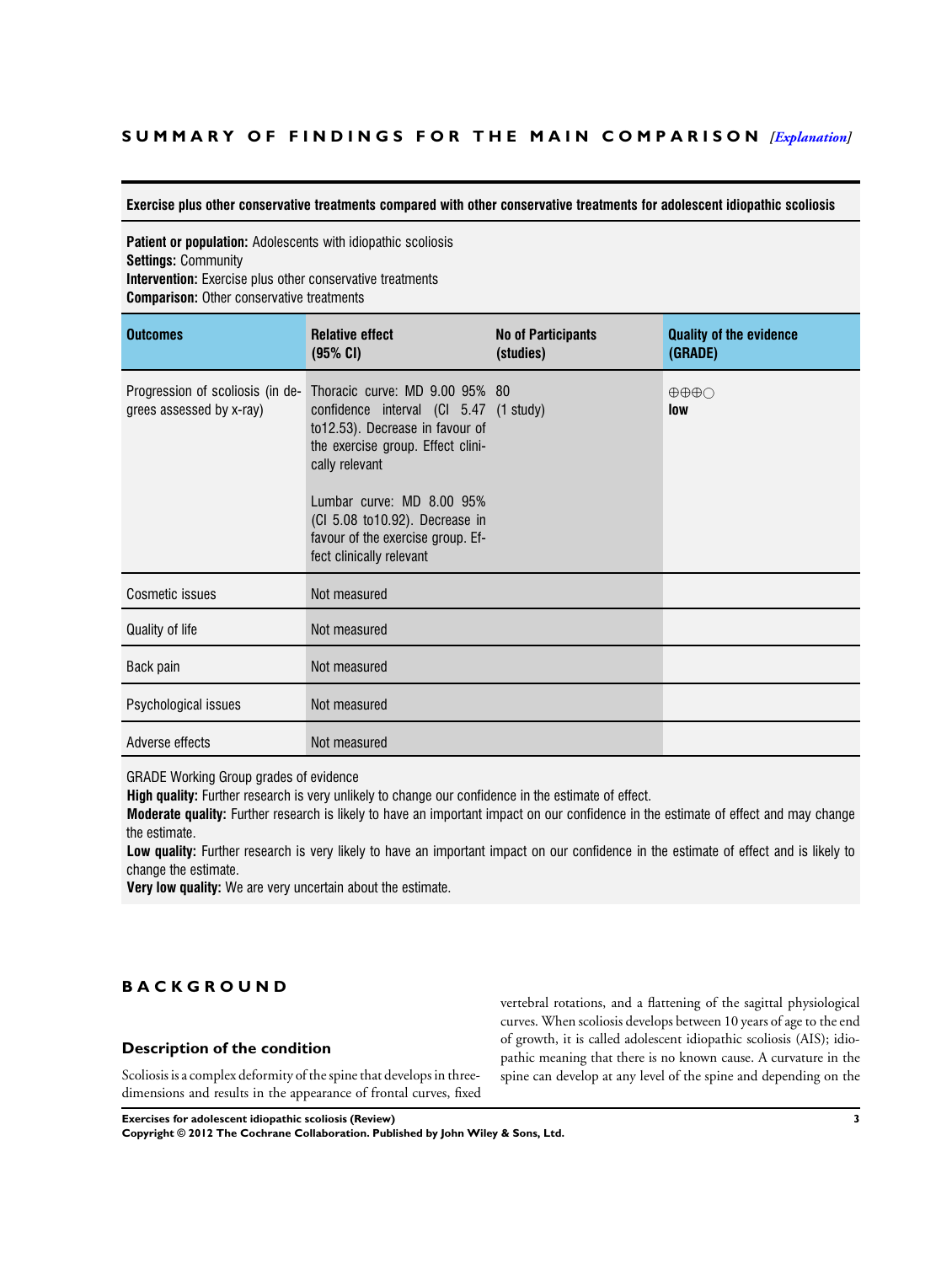vertebrae that are affected, is referred to as either a thoracic, thoracolumbar or lumbar scoliosis. While scoliosis can be secondary to other pathologies, in 70% to 80% of cases, the causes are unknown (SRS 2007). Adolescent idiopathic scoliosis is the most common diagnosis. The magnitude of scoliotic curves in the frontal plane is generally measured from x-ray and is referred to as the Cobb angle (Weinstein 1983), named after the spinal surgeon who devised the method. The Cobb angle is the angle that measures the curvature of the spine in the frontal plane and measures the angle that includes all of the deformed vertebrae. It is generally agreed that curves that measure up to 25° Cobb are classed as mild curves; whereas moderate curves are considered to be those measuring from 25° to 45° Cobb and severe curves measure over 45° Cobb angle. If scoliosis surpasses a critical threshold, usually considered to be 30° Cobb, at the end of growth, the risk of health problems in adulthood increases significantly (Lonstein 2006). Problems include a decrease in the quality of life, disability, pain, increasing cosmetic deformity, functional limitations, sometimes pulmonary problems and possible progression during adulthood (Weinstein 2003). The Cobb angle is a measurement on the frontal plane only. Even if attempts have been made to have a more three-dimensional evaluation (2011 SOSORT Guidelines), today the gold standard remains the Cobb angle. To overcome this limitation, at the start and end of treatment, a complete radiographic evaluation is usually made, involving the assessment of spinal misalignment in the sagittal plane (the magnitude of lumbar lordosis and thoracic kyphosis are usually smaller than the physiological values) (2011 SOSORT Guidelines).

On the horizontal plane, the measurement of vertebral torsion is carried out with the Perdiolle torsiometer (Omeros lu 1996) or the Raimondi torsiometer (Weiss 1995b). Depending on the age of the individual at diagnosis, scoliosis evolves differently. According to the Scoliosis Research Society (SRS), the prevalence of AIS is 2% to 3% in the general population, almost 10% of whom require some form of treatment and up to 0.1% of whom will require surgery (Lonstein 2006). Adolescent idiopathic scoliosis is more commonly found in females (female:male ratio is around 7:1). Except for extreme cases, AIS does not typically cause any health problems during growth; however, the resulting surface deformity frequently has a negative impact on adolescents that can give rise to quality of life (QoL) issues and in the worst cases, psychological disturbances (Reichel 2003).

# **Description of the intervention**

Due to the progressive nature of the deformity, adolescent patients are generally treated when the curvature is diagnosed. Furthermore, once the curve progresses, there are no treatments that succeed in fully correcting the spine. Depending on the mobility of the spine, reduction of the deformity can be difficult. The main treatment options for the prevention of scoliosis progression include scoliosis-specific exercises (SSE) and other forms of physical

therapy, bracing and surgery (Lenssink 2005). The use of exercise for the treatment of AIS is controversial. Whilst it is routinely used in France, Germany, Italy, and a number of other countries in continental Europe, most centres in the UK and USA do not advocate its use. Most clinicians (both physiotherapists and surgeons) in the UK and USA do not normally appreciate the difference between SSE and general physiotherapy. Scoliosis-specific exercises consist of individually adapted exercises that are taught to the patients in a centre that is dedicated to scoliosis treatment. The patients learn an exercise protocol that is personalised according to medical and physiotherapeutic evaluations. Scoliosis-specific exercises include a series of specific physical movements performed with a therapeutic aim of reducing the deformity. Exercises work mechanically by changing the musculature and other soft tissues of the spine. It is also believed that SSE can alter the motor control of the spine by affecting neurological changes that interact with each other (Hawes 2003). On the other hand, generalised physiotherapy (GPT) is more generic, usually consisting of low-impact stretching and strengthening activities like Yoga, Pilates or Tai chi (taiji), but can include different exercise protocols according to the preferences of the therapist. The understanding within the generalised AIS treating community in the UK and USA may be based on the effectiveness of generalised physiotherapy, which has not been shown to be effective (2011 SOSORT Guidelines; Negrini 2008a).

The overall aim of SSE is to reduce the progression of the scoliotic deformity and the postponement and possible avoidance of brace prescription. Negrini 2008b and Ducongé 2002 reported that SSE can stabilize and reduce curve magnitude as well as improve respiratory function that may be altered by chest deformity. Exercise has also been reported to reduce the incidence of surgery (Weiss 2003b).

### **How the intervention might work**

Scoliosis specific exercises can be used in three main clinical scenarios: (I) the sole use of exercise as the primary treatment of AIS for mild curves, (II) in conjunction with braces for moderate curves, and (III) during adulthood if the scoliosis curves exceed certain thresholds.

In the treatment of mild scoliosis of less than 25° Cobb, intense three dimensional spine and rib-cage specific exercises are used in order to try and avoid the use of a brace. This critical Cobb angle is generally regarded as the threshold for brace prescription (Lonstein 2006; Weiss 2006b). In mild scoliosis cases where exercise is prescribed, SSE is predominantly used according to the recommendations made by the Study group on Scoliosis and Orthopaedic and Rehabilitative Treatment (SOSORT). The key objectives of physical exercise in mild cases of AIS are the stabilisation of the spine combined with three dimensional auto correction of the spine, pelvis and rib-cage.

**Exercises for adolescent idiopathic scoliosis (Review) 4 Copyright © 2012 The Cochrane Collaboration. Published by John Wiley & Sons, Ltd.**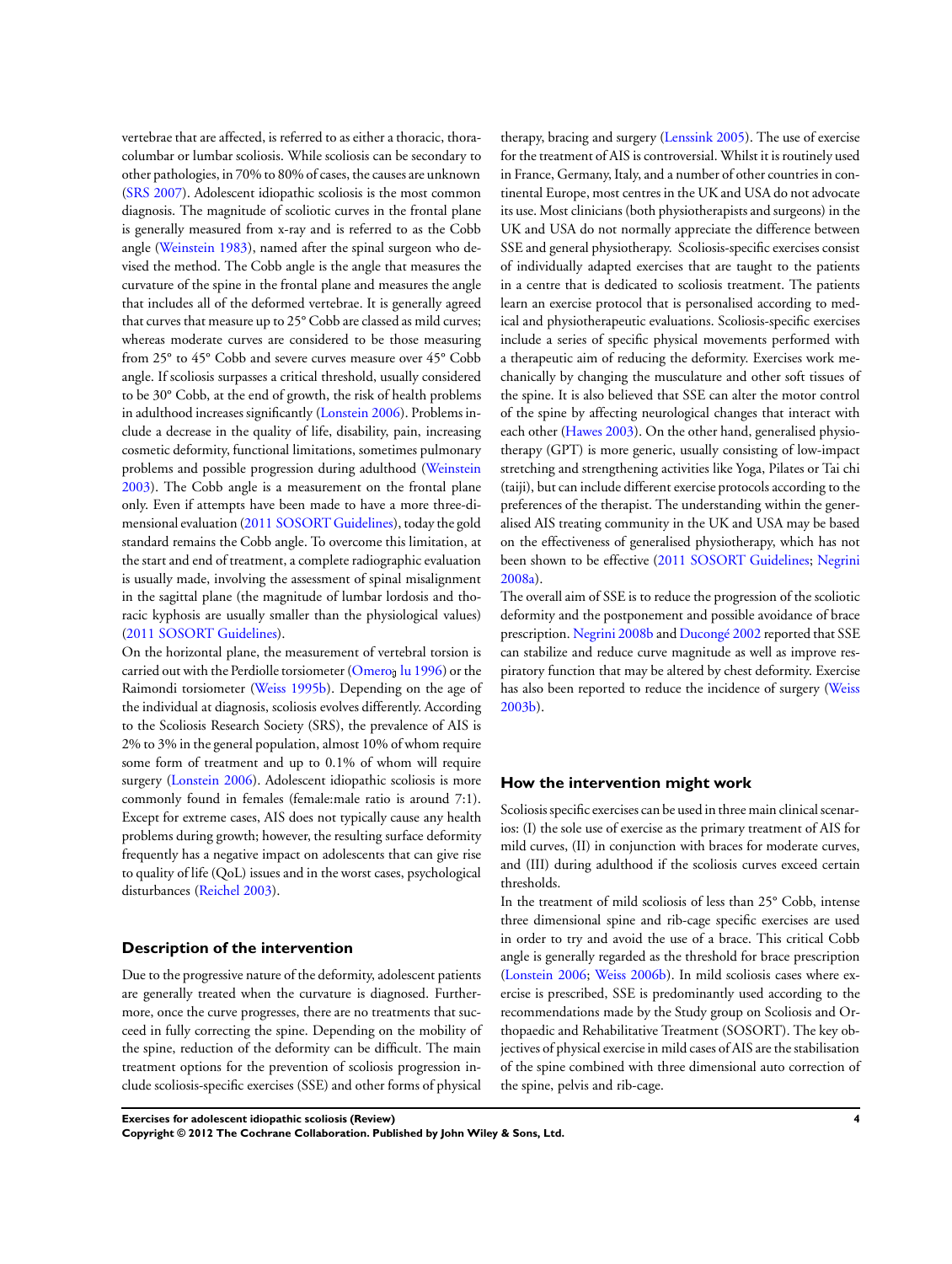Several studies have also shown that bracing (which "binds" the thorax for continuous periods of time) tends to reduce the quality of life of young patients (Kotwicki 2007). Therefore, SSE can help to improve patients' quality of life by keeping the curve and rib hump under control for as long as possible, thus reducing the need for braces.

The second main clinical scenario for SSE use is in conjunction with brace treatment. In this case, the aims are to reduce the side effects of wearing a brace (muscle weakness, rigidity, flat back) and to improve the efficacy of internal brace pads (Romano 2006). SSE can also be used before a brace is worn to reduce spinal stiffness and improve mobility, thus helping to achieve a better correction (Negrini 2006). Moreover, SSE can help in avoiding losing correction while wearing the brace (Zaina 2009).

Finally, the third possible clinical scenario is during adulthood. If scoliosis exceeds certain thresholds, significant problems such as back pain, breathing dysfunction, contractures and progressive deformity can develop.These impairments and consequent disability can be addressed through exercise (Mamyama 2002).

### **Why it is important to do this review**

A scoping literature search identified three systematic reviews on the topic, none of which followed Cochrane methodology (Lenssink 2005; Negrini 2003; Negrini 2008b). Therefore, we examined evidence that was published in these reviews and followed a more rigorous methodology to answer our clinical question "Is scoliosis-specific exercise therapy effective in delaying the progression of, or reducing the speed at which the curve progresses?": Preventing the progression of the disease means avoiding the need for bracing, surgery, or both. We did not include studies on bracing, because there is another review where this is covered (Negrini 2007). However, we considered all studies investigating the effects of SSEs added to bracing if compared with bracing alone.

# **O B J E C T I V E S**

The primary aim of this review was to evaluate the efficacy of scoliosis-specific exercises in the treatment of adolescent idiopathic scoliosis.

# **M E T H O D S**

#### **Criteria for considering studies for this review**

### **Types of studies**

Randomised controlled trials (RCTs), quasi-RCTs (QRCTs) and observational studies were included, because it was anticipated that very few RCTs would be identified.

#### **Types of participants**

We included studies in which all patients were diagnosed as having AIS with at least a 10° Cobb angle, and were between the ages of 10 years and the end of bone growth (in female adolescents, this is approximately between the ages of 15 and 17 years; in male adolescents, this usually occurs between 16 and 19 years of age). The end of bone growth can be determined by the Risser sign, which quantifies the ossification of the iliac crest. Stage 4 indicates total ossification of the apophysis, while Stage 5, indicates fusion of the apophysis to the iliac crest and the end of further growth. The Greulich-Pyle atlas calculates the maturity of bones by assessing x-rays of the left hand.

We excluded studies in which patients presented with any type of secondary scoliosis (congenital, neurological, metabolic, posttraumatic, etc), diagnosed according to the SRS criteria (SRS 2006).

## **Types of interventions**

#### **Experimental intervention**

The experimental interventions in this review included all types of SSEs, which are considered to be "specific movements performed with a therapeutic aim of reducing the deformity". Sports, active recreational activities and generalised physiotherapy were not considered to be specific exercises for the treatment of scoliosis and studies including these types of activities were excluded.

#### **Comparison interventions**

Comparison interventions included no treatment; different types of SSEs, usual physiotherapy, doses or schedules of exercises; or other non-surgical treatments (e.g. braces, electrical stimulation, manual therapy).

Comparisons included: exercises versus no treatment, exercises plus another treatment versus the other treatment, exercises versus other treatments, exercises versus usual physiotherapy, different exercises versus each other, or different doses/schedules of exercises versus each other.

#### **Types of outcome measures**

This is a review of the effect of exercise on a radiological observation rather than a clinical syndrome.

**Exercises for adolescent idiopathic scoliosis (Review) 5**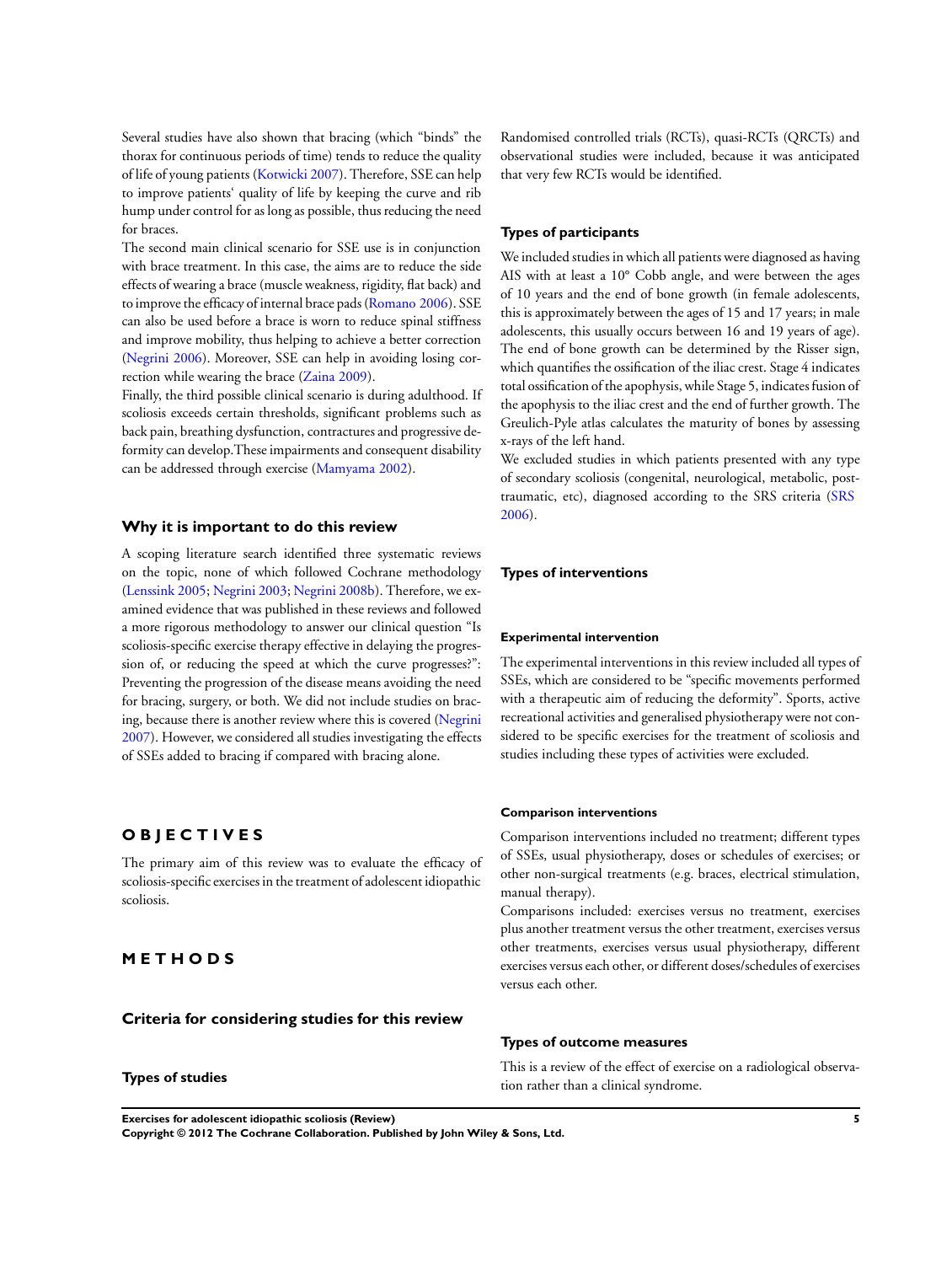#### **Primary outcomes**

Progression of scoliosis, as measured by:

- Cobb angle in degrees (absolute values),
- angle of trunk rotation (ATR) in degrees (absolute values),
- number of patients who have progressed by more than 5° Cobb,

• number of subjects for whom brace or surgery were prescribed.

Cosmetic issues, as measured by:

• objective surface measurements, including Bunnel degrees or other measurements with validated scales or questionnaires (such as the Walter Reed Visual Assessment Scale),

• topographic measurements e.g. the integrated shape imaging system (ISIS) angles, Quantec and Formetric (Rigo 2006).

Quality of life and disability, as measured by:

• specific validated questionnaires such as SRS-22, SF-36 (Asher 2003), BSSK, BrQ (Vasiliadis 2006).

Back pain, as measured by:

• visual analogue scale (VAS) or other validated measurement tools,

• ·use of drugs.

Psychological issues, as measured by:

• specific questionnaires such as sub-scales of SRS-22 and SF-36, BrQ.

## **Secondary outcomes**

Adverse effects, as outlined in identified trials, were also reported. All outcomes (primary and secondary) were measured in the very short-term (any result before the end of bone growth), the shortterm (results at the end of bone growth) and long-term (results in adulthood).

# **Search methods for identification of studies**

### **Electronic searches**

We searched the following electronic databases: 1) CENTRAL (*The Cochrane Library* to 30 March 2011), which includes the Cochrane Back Review Group Trials Register, 2) MEDLINE (1966 to 30 March 2011), 3) EMBASE (1980 to 30 March 2011),

4) CINAHL (1982 to 30 March 2011),

- 5) SportDiscus (1975 to 30 March 2011),
- 6) PsycInfo (1887 to 30 March 2011)
- 7) PEDro (1929 to 30 March 2011)

The updated search strategy recommended by the Cochrane Back Review Group for RCTs was used. This was adapted for cohort studies (Furlan 2009). The strategy includes subject headings (MeSH) and text words. These include methodological terms, disorder terms and treatment terms, and are listed in full for MED-LINE, EMBASE, CINAHL and the other databases searched (Appendix 1; Appendix 2; Appendix 3; Appendix 4).

# **Searching other resources**

The following strategies were also used:

1) screening of the reference lists of all relevant papers,

2) searching of the main electronic sources of ongoing trials (National Research Register, meta-Register of Controlled Trials; Clinical Trials),

3) searching of the Grey literature, including conference proceedings, PhD theses,

4) contacting investigators and authors in this field for information on unpublished or incomplete trials.

All searches included non-English language literature

#### **Data collection and analysis**

#### **Selection of studies**

Two review authors (SN, MR) independently screened the search results by reading titles and abstracts. Potentially relevant studies were obtained in full text and independently assessed for inclusion by two review authors, who resolved any disagreement through discussion. A third review author was contacted if disagreements persisted.

#### **Data extraction and management**

A standardised data extraction form was prepared and used to extract data from the included papers. Data extracted included study design (RCT, QRCT, prospective controlled cohort study), study characteristics (country, recruitment modality, study funding, risk of bias), patient characteristics (number of participants, age, sex, severity of scoliosis at baseline), description of the experimental and comparison interventions, co-interventions, adverse effects, duration of follow-up, outcomes assessed and results. Two review authors (SM and JB-S) who were not involved in the conduct of the primary studies, independently extracted the data. The data extraction form was not piloted because only two studies were included and data extracted were checked for any discrepancies for both included studies. Any disagreement was discussed and a third review author (TK) was consulted if disagreements persisted. Key findings were summarised in a narrative format and then assessed for inclusion in a meta-analysis where possible.

**Exercises for adolescent idiopathic scoliosis (Review) 6**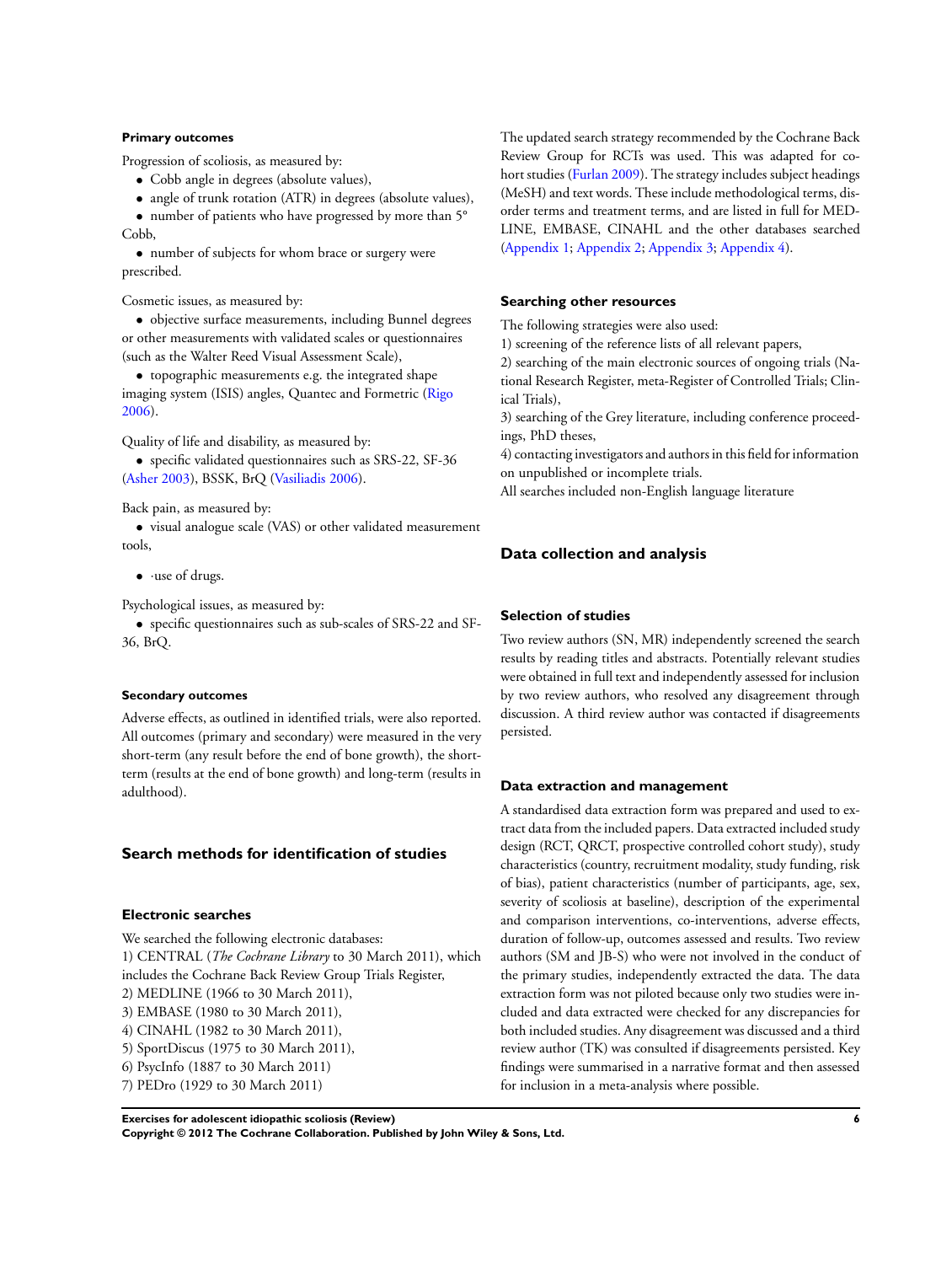# **Assessment of risk of bias in included studies**

The risk of bias for RCTs and QRCTs was assessed using the 12 criteria recommended by the Cochrane Back Review Group (Furlan 2009), which are an expansion of the 'Risk of bias' criteria listed in *The Handbook of Systematic Reviews of Interventions* (Higgins 2009), and outlined in Appendix 5. The Newcastle-Ottawa Scale (NOS scale) (NOS 2000) was used to assess the observational studies. The NOS scale assesses three broad areas: selection bias, attrition bias, and detection bias. See Appendix 6 for details on 'Risk of bias' criteria for observational studies. Two review authors (SM and JB-S), who were not involved in the conduct of the primary studies, independently assessed the internal validity of the included studies. Any disagreement between the review authors was resolved by discussion; a third independent reviewer (NC) was consulted if disagreements persisted. 'Risk of bias' assessment was not blinded to trial authors, institution or journal since the review team is familiar with the literature.

The criteria recommended and defined by the Cochrane Back Review Group (Furlan 2009) were scored as 'yes', 'no' or 'unclear' and were reported in the 'Risk of bias' table. A trial with low risk of bias was defined as a trial that met, at a minimum, criteria A (randomisation), B (allocation concealment), C5 (outcome assessor blinding) and any three of the other criteria. It is very unlikely that trials on the effectiveness of exercises treatments could be blinded for participants and healthcare personnel. Nevertheless, the trials could have a blinded assessment of outcomes. The 'Risk of bias' tables were amended so they could be used to report the assessment of RCTs, QRCTs, and observational studies.

#### **Assessment of Clinical relevance**

Each trial was assessed by the review authors (MR, SN, FZ) for its clinical relevance, using the five questions outlined by Shekelle 1994 (Shekelle 1994; Appendix 7). All outcomes within each comparison were discussed. Clinical significance (Shekelle question 4) was defined as a 5° Cobb change, which is the reliability of radiographic examination and the international gold standard for minimally significant clinical change.

#### **Measures of treatment effect**

Dichotomous outcomes were analysed by SM (who was not involved in the conduct of the primary studies), by calculating the risk ratio (RR) for each trial, with the uncertainty in each result being expressed by 95% confidence intervals (CI). Continuous outcomes were analysed by calculating the mean difference (MD) or the standardised mean difference (SMD) with 95% CI.

#### **Assessment of heterogeneity**

A P value of the Chi² test less than 0.05 indicates a significant statistical heterogeneity. Clinical heterogeneity was also assessed for all retrieved studies. We planned to pool data only if the data were appropriately homogeneous.

### **Data synthesis**

Meta-analysis was not performed because only one RCT and two prospective observational controlled trials were found, both of which reported on different aspects of the same study.

Despite the fact that there were insufficient data available to use quantitative analyses to summarise the data, we assessed the overall quality of the evidence for each primary outcome. To accomplish this, we used an adapted GRADE approach, as recommended by the Cochrane Back Review Group (Furlan 2009). The quality of the evidence on a specific outcome is based on the performance against six factors: study design, risk of bias, consistency and directness of results, precision of the data and non-biased reporting of the results across all studies that measured that particular outcome. The quality started at high when RCTs with a low risk of bias provided results for the outcome, and reduced by a level for each of the factors not met. For evidence that is provided by non-randomised trials, the quality started at low and is either reduced, based on performance against the same factors listed above (without study design) or increased if the evidence shows strong evidence of association, strong evidence of dose-response or evidence that all plausible confounders would have reduced the effect (GRADE 2004).

**High quality evidence** = there are consistent findings among at least two RCTs with low risk of bias that are generalisable to the population in question. There were sufficient data, with narrow confidence intervals. There are no known or suspected reporting biases. Consistency is defined as 75% or more of the studies with similar results. Further research is very unlikely to change our confidence in the estimate of effect.

**Moderate quality evidence** = one of the factors is not met. Further research is likely to have an important impact on our confidence in the estimate of effect and may change the estimate.

**Low quality evidence** = two of the factors are not met. Further research is very likely to have an important impact on our confidence in the estimate of effect and is likely to change the estimate. **Very low quality evidence** = three of the factors are not met. Any estimate of effect is very uncertain.

**No evidence** = no evidence from RCTs

#### **Subgroup analysis and investigation of heterogeneity**

We had planned a subgroup analysis to explore the effects of the following variables: age, bone age, Cobb degrees and type of exercise in the case of significant statistical heterogeneity, but metaanalysis was not performed.

**Comparison between primary and secondary analysis**

**Exercises for adolescent idiopathic scoliosis (Review) 7**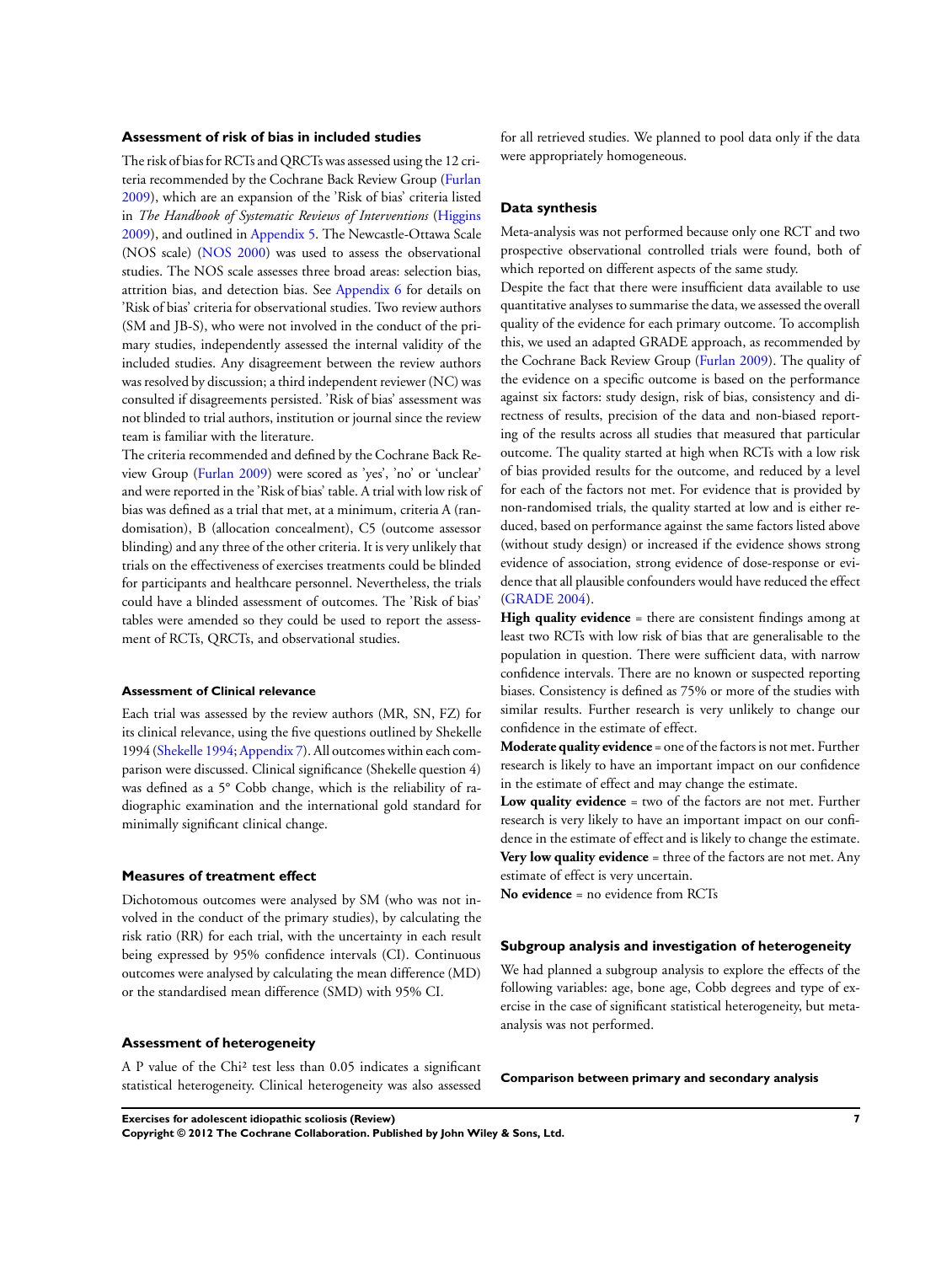Separate analyses were performed for randomised (primary analysis) and observational studies (secondary analysis). Results obtained from the two analyses were compared and contrasted. Results of observational studies were added to the GRADE analysis as part of the comparison.

# **Sensitivity analysis**

To incorporate the 'Risk of bias' assessment in the review process, stratification of intervention effects had initially been planned. This would have included estimates by risk of bias as sensitivity analyses, excluding studies with high risk of bias from the analysis if differences in results were seen among studies at different risks of bias. As a meta-analysis was not performed, a 'Risk of bias' assessment could not be conducted.

# **R E S U L T S**

# **Description of studies**

See:Characteristics of included studies;Characteristics of excluded studies.

# **Results of the search**

With the bibliographic search, we identified 6807 references. After excluding duplicates we identified 6581 potentially relevant references; 6561 were excluded on the basis of title and abstracts, leaving 20 studies which were acquired in full text for further evaluation. See study flow diagram (Figure 1).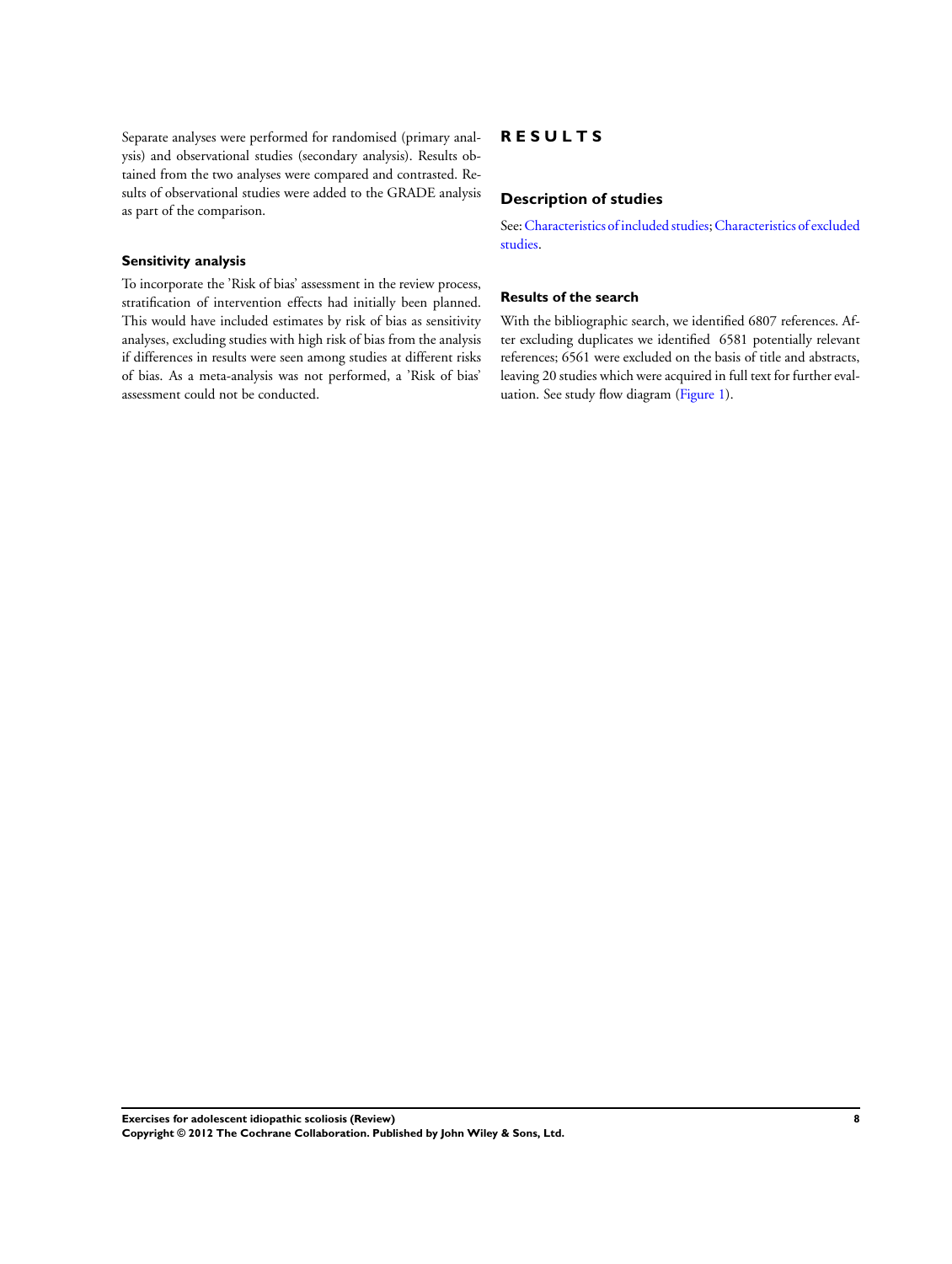

**Figure 1. Study flow diagram.**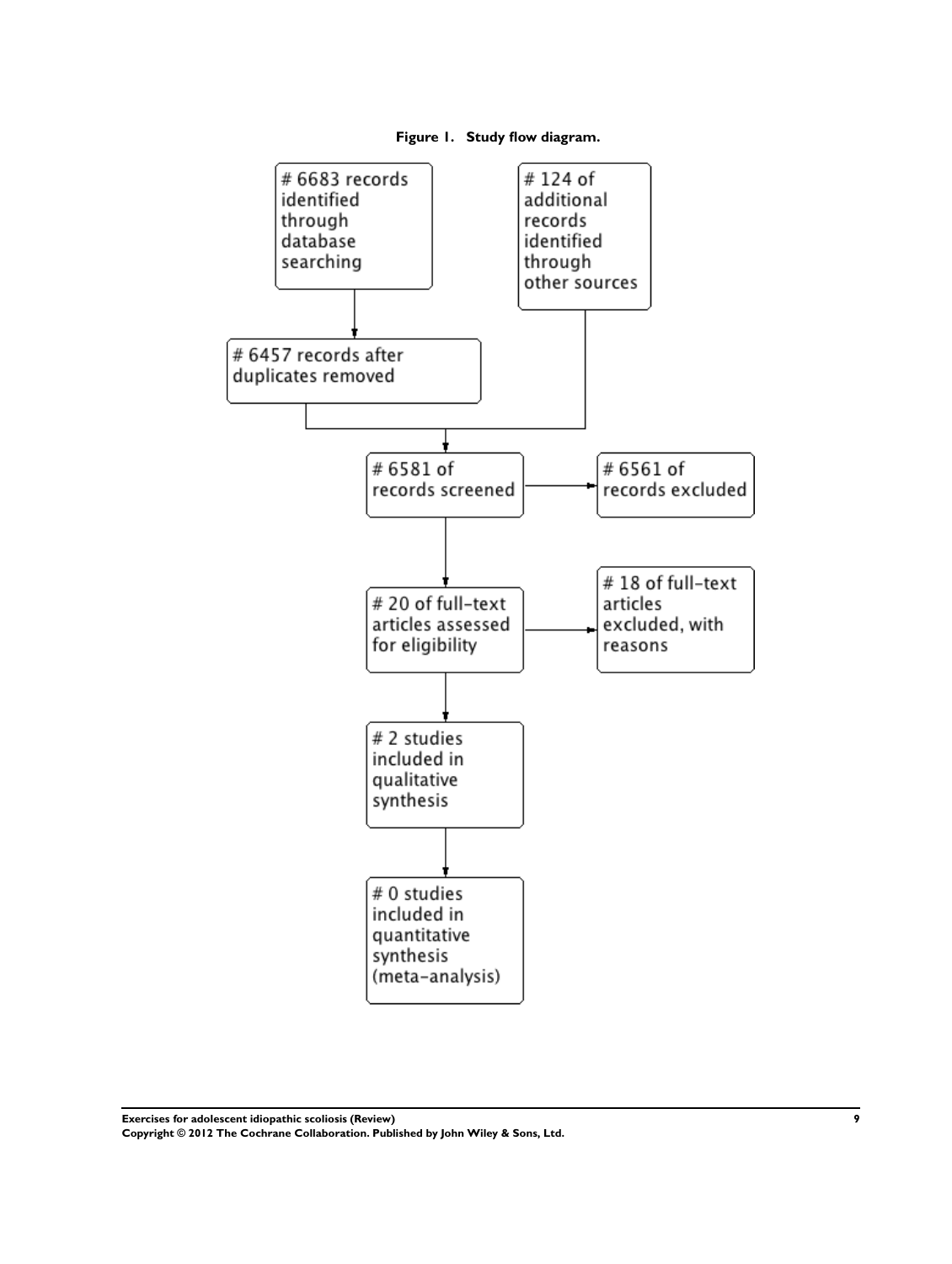For substantive descriptions of the studies *see* Characteristics of included studies and Characteristics of excluded studies tables.

# **Included studies**

We included two studies: one randomised controlled trial (Wan 2005) and one prospective controlled cohort study (Negrini 2008a).

The randomised trial by Wan 2005, included 80 adolescents. Electro-stimulation on the lateral body surface, traction therapy, postural training and postural advice during normal activities were prescribed to both groups. The experimental group also performed SSE.

The Negrini 2008a study of 74 adolescents prescribed the SEAS (Scientific Exercise Approah to Scoliosis) exercises (a type of SSE), which consisted of an individual education session of scoliosisspecific SEAS exercises to be performed every three months. SSEs were then performed at home two to three time per week. The control group performed usual physiotherapy, which included exercise protocols according to the preferences of their single therapist.

### **Excluded studies**

Eighteen studies were excluded for the following reasons: 12 studies were excluded because of the study design, three because of outcome measures and three because of the type of intervention.

# **Risk of bias in included studies**

Overall, the risk of bias in the included studies was very high. See Figure 2.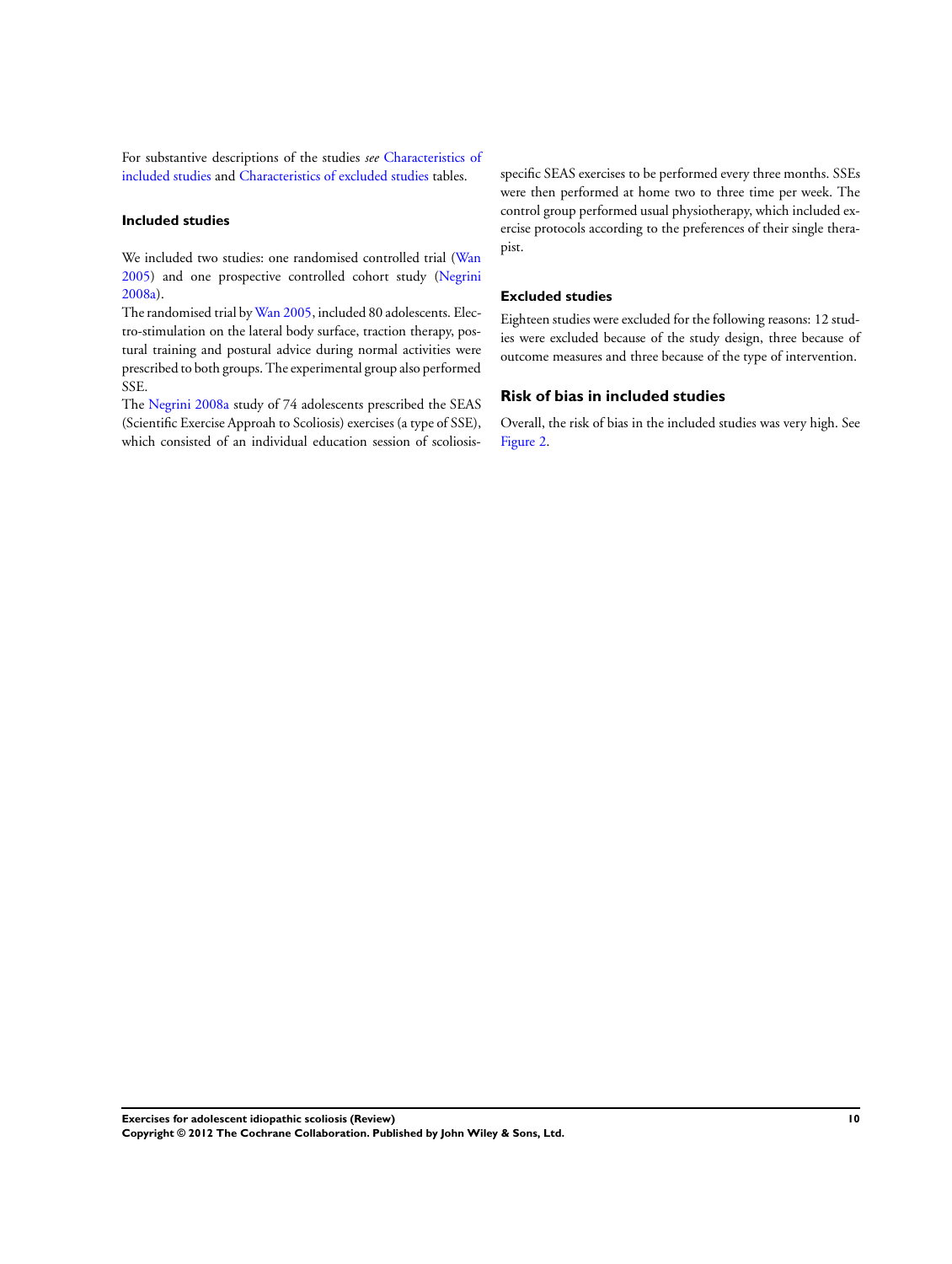**Figure 2. 'Risk of bias' summary: review authors' judgements about each risk of bias item for each included study.**

**Exercises for adolescent idiopathic scoliosis (Review) 11 Copyright © 2012 The Cochrane Collaboration. Published by John Wiley & Sons, Ltd.**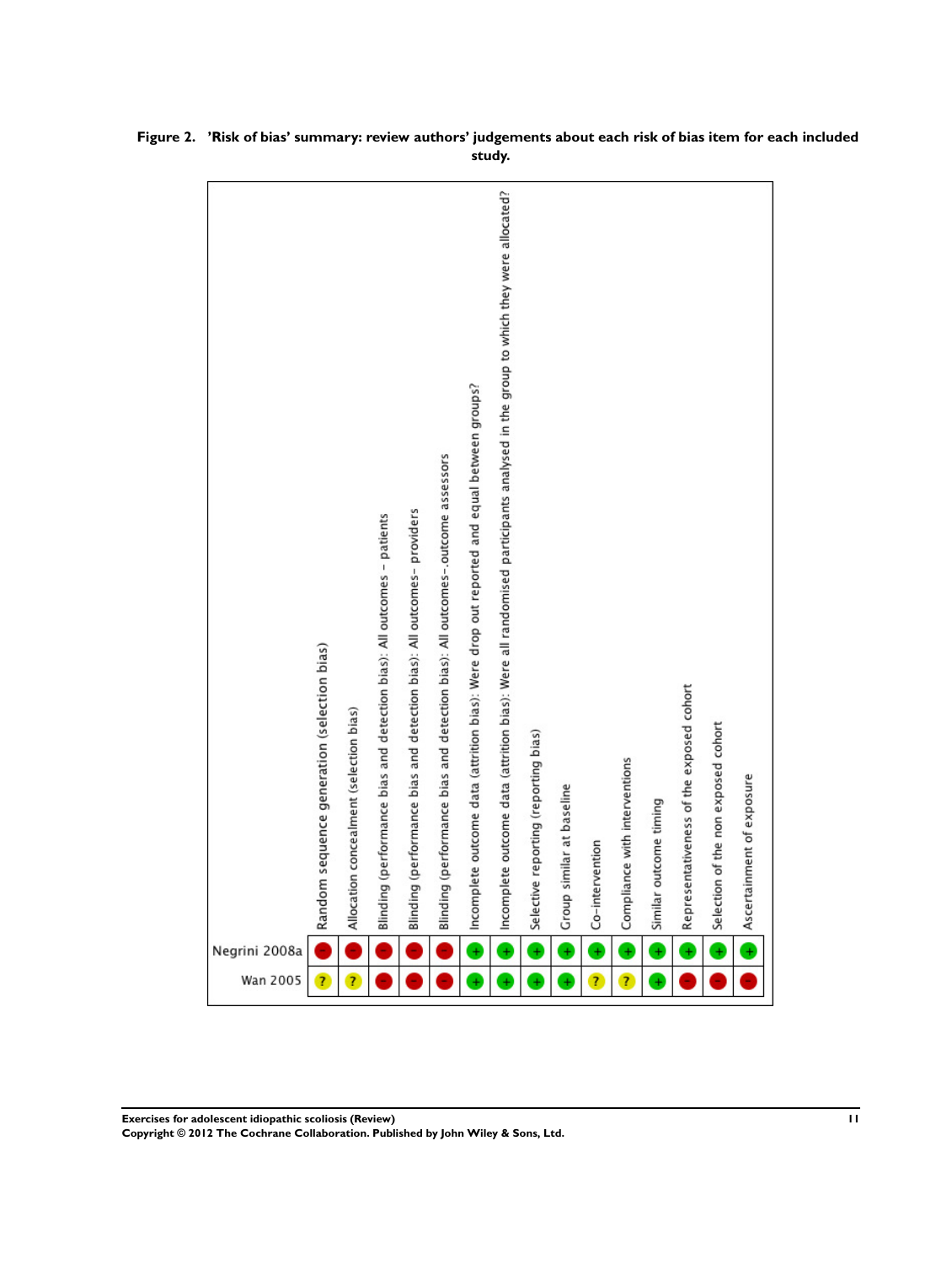# **Allocation**

Only one RCT was retrieved. The method used for random sequence generation and for concealment of allocation was not reported.

# **Blinding**

Neither the RCT nor the observational prospective study could be blinded for patients and providers because of the kind of intervention assessed (exercises). The outcome assessor was not blinded in either study.

#### **Incomplete outcome data**

There were no drop-outs from the RCT; in the study by Negrini 2008a the drop-out rate was 6.7% and was balanced across groups; these results were included in a worst-case analysis.

#### **Selective reporting**

All studies appeared to be free of selective reporting.

### **Other potential sources of bias**

Groups similar at baseline: groups were similar in both the RCT and the cohort studies for age, gender and Cobb angle. No other potential confounders were listed and no adjustment for the most important confounding factors was performed in the observational study.

Information on compliance and co-interventions were not reported in Wan 2005. Compliance was high (95%) and co-interventions were similar across groups in Negrini 2008a.

The timing of outcome assessments was similar among groups in both the Wan 2005 and Negrini 2008a studies.

In the observational study, the exposed cohort was representative of the population with idiopathic scoliosis.

In Negrini 2008a, the main outcome of interest (percentages of braced patients) could have been influenced by the lack of blinding of the treating physician, who was responsible for brace prescription.

### **Effects of interventions**

See: **Summary of findings for the main comparison**

### **Exercises plus other treatments versus other treatments only**

Progression of scoliosis: Wan 2005

• Thoracic curve: mean difference (MD) 9.00, (95% confidence interval (CI) 5.47 to12.53). Statistically significant decrease in favour of the exercise group

• Lumbar curve: MD 8.00, (95% CI 5.08 to10.92). Statistically significant decrease in favour of the exercise group.

There was no evidence for patient-related outcomes of cosmetic improvement, general improvement, disability or back pain.

#### **Different kind of exercises versus each other**

Progression of scoliosis: Negrini 2008a

Considering the per protocol analysis, the risk ratio (RR) for brace prescription was 0.24, (95% CI 0.06 to1.04). For the intentionto-treat analysis: RR 0.37, (95% CI 0.13 to 1.05).

In terms of Cobb angle degree, the RR for patients' improvement was 2.23, (95% CI 0.73 to 6.76); the RR for patients getting worse was 0.89, (95% CI 0.26 to 3.06).The RR for patient stability was 0.85, (95% CI 0.64 to 1.15). The differences were not statically significant.

In regard to the angle of trunk rotation (ATR), the RR for improvement was 3.34, (95% CI 0.36 to 30.68), for patients getting worse 0.56, (95% CI 0.21 to 1.47), for stability 1.11, (95% CI 0.85 to 1.47). The differences were not statically significant.

The quality of evidence concerning the use of scoliosis-specific exercises (SSE) to reduce progression of scoliosis is very low. There are no studies on the efficacy of SSE to improve cosmetic issues, quality of life and disability, back pain and psychological issues.

# **D I S C U S S I O N**

### **Summary of main results**

Despite a comprehensive search of published and unpublished literature, we found only two studies that met the strict inclusion criteria. There was very low quality evidence from two studies (Negrini 2008a; Wan 2005) indicating that SSEs added to other treatments are more effective than electrostimulation, traction and postural training to avoid scoliosis progression, and that SSEs alone has almost similar results to usual physiotherapy. No data were found regarding the patient-centred outcomes of quality of life, back pain, psychological and cosmetic issues.

# **Overall completeness and applicability of evidence**

**Exercises for adolescent idiopathic scoliosis (Review) 12 Copyright © 2012 The Cochrane Collaboration. Published by John Wiley & Sons, Ltd.**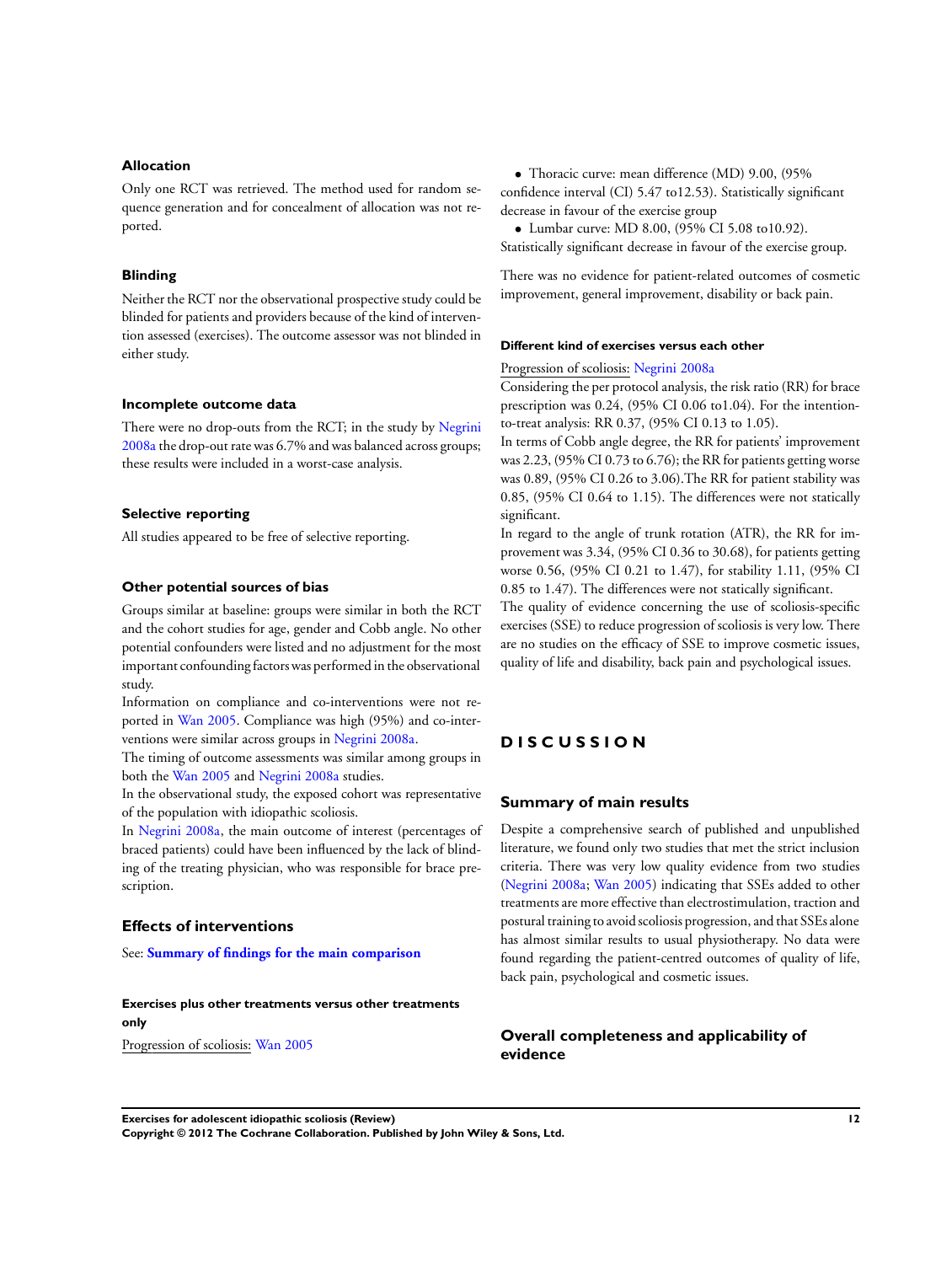According to the evidence included in this review, the main finding is that there appears to be no evidence for or against exercises. The article by Wan et al did not provide enough details to replicate his protocol (Wan 2005). Conversely, Negrini described the intervention protocol in great detail, however, no details are given regarding "usual physiotherapy" because even the author was unaware of what was going on in the control group since it was quite heterogeneous and managed by independent therapists Negrini 2008a.

Out of the outcome measures chosen for this review, only data about radiological findings (Cobb angles) measuring curve magnitude and progression rate were available. This is one of the objectives of exercise, and it is relevant for patients, since curve progression can increase the risk of more aggressive treatments like bracing. Usually, progression is measured in terms of Cobb degrees; despite being the most used measure, this is a surrogate endpoint, since it is an indirect measure of the risk of future problems such as back pain, trunk decompensation and future progression during adulthood Weinstein 2003. Other possible measures of progression are ATR, and brace prescription rate that were used in the Negrini study. Brace prescription rate is a relevant outcome for patients because it is a more aggressive treatment Weiss 2006b. The limit of this outcome measure is that it is subjective, and potentially prone to bias. If the physician prescribing the brace is blinded to the study outcomes, these data are reliable, otherwise it can introduce a bias. This is exactly the same for surgery prescription/performance, which is one of the main outcomes for brace studies according to Scoliosis Resarch Society (SRS) criteria.

Other outcomes should be considered, mainly quality of life, cosmetic and psychological issues, since these are more relevant during adolescence than adulthood. Unfortunately, none of the papers meeting the inclusion criteria included these patient-centred outcomes within their studies.

#### **Clinical relevance**

This review suggests that to date, due to a lack of high quality RCTs in this area, there is no evidence for or against exercises, so hardly any clinical recommendations can be given.

As stated in the background to this review, the use of exercise for the treatment of adolescent idiopathic scoliosis (AIS) is controversial. Whilst it is currently routinely used in France, Germany, Italy, and a number of other countries in continental Europe, most centres in the UK and USA do not advocate its use. Until a high quality RCT is conducted, we will not know for certain whether SSE's are effective or not. A National Institute for Health Reseach (NIHR) Health Technology Assessment (HTA) feasibility study is currently being conducted in the UK. If the results of this study are positive then the first well conducted RCT can be performed and evidence found.

No statistically significant effects of SSE were found.

No major risks of the intervention have been reported in the literature, and no side effects were cited in the considered studies.

# **Quality of the evidence**

There is no evidence for or against the use of SSE for treating idiopathic scoliosis. Moreover, it must be stressed that the results regarding brace prescription reported in Negrini 2008a were at high risk of detection bias because the physicians who prescribed the treatments, and who probably believed in their efficacy, were also the physicians who assessed the outcomes and decided whether or not braces should be prescribed or not.

### **Potential biases in the review process**

The strength of the review is the extensive and comprehensive searches conducted, including a large number of different sources in many languages. The main weakness of the review is the absence of high quality studies in this field that make it impossible to reach any firm conclusions.

# **Agreements and disagreements with other studies or reviews**

In three previous reviews conducted on the effectiveness of scoliosis-specific exercises (Lenssink 2005; Negrini 2003; Negrini 2008b), a greater number of studies of lower methodological quality were included: although the quality of the available studies was low, results were consistent in favour of the efficacy of SSE. In this review, as it was necessary to limit the search to high quality studies, these results could not be confirmed

# **A U T H O R S ' C O N C L U S I O N S**

#### **Implications for practice**

There is lack of high quality evidence to recommend the use of scoliosis-specific exercises for adolescent idiopathic scoliosis. One very low quality study (Wan 2005) suggested that these exercises may be more effective than electrostimulation, traction and postural training to avoid scoliosis progression, but better quality research needs to be conducted before the use of scoliosis-specific exercises can be recommended in clinical practice.

### **Implications for research**

More randomised controlled trials are needed to clarify the real role of scoliosis-specific exercises as a treatment-modality for mild to moderate adolescent idiopathic scoliosis compared with no treatment. In addition to this overriding goal, further research should

**Exercises for adolescent idiopathic scoliosis (Review) 13 Copyright © 2012 The Cochrane Collaboration. Published by John Wiley & Sons, Ltd.**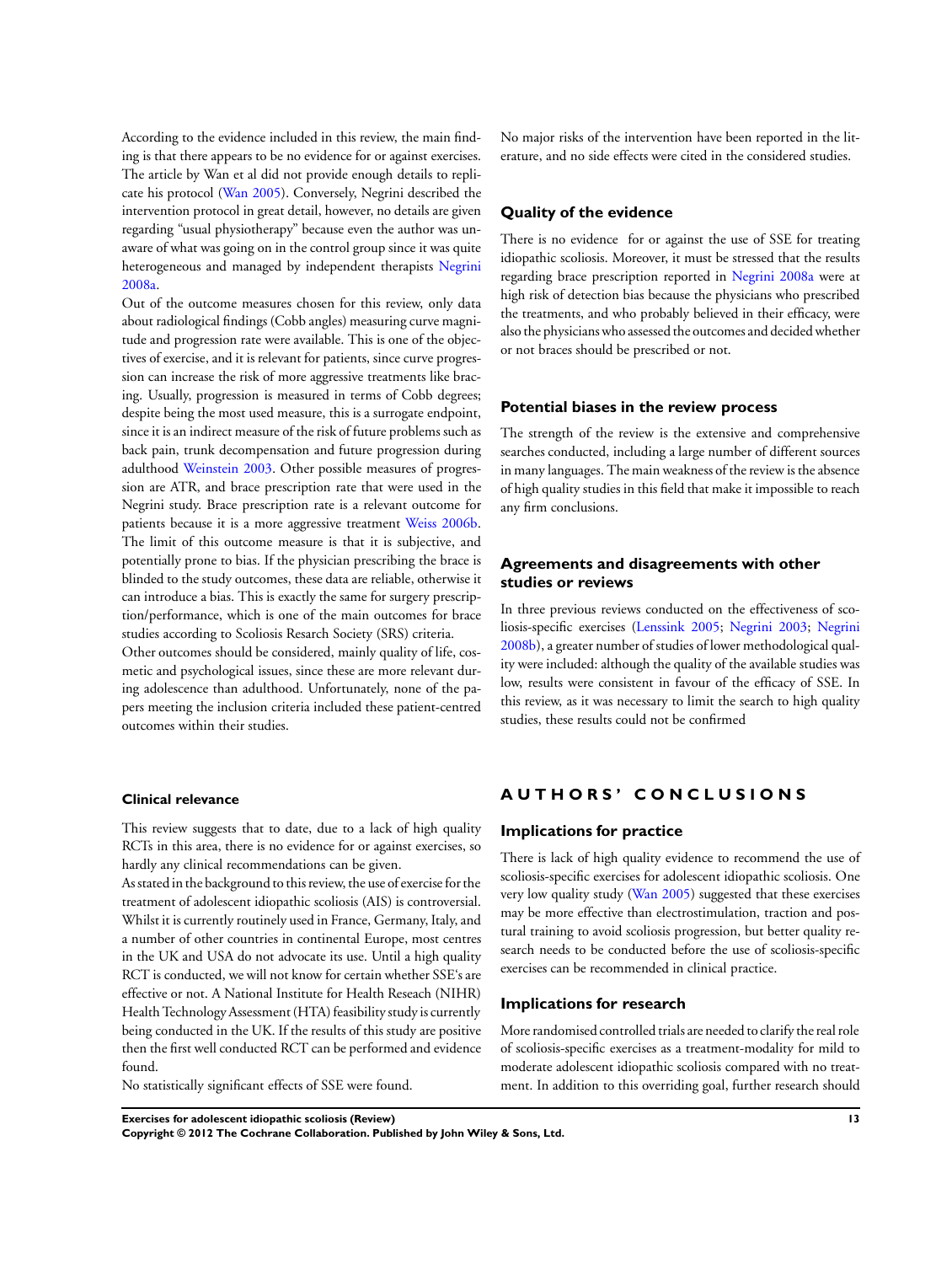also endeavour to clearly define the best types of scoliosis-specific exercises for different curve types as well as the most effective methods (frequency and intensity) among those available. In order to achieve this, multicentre studies carried out by key international research centres on matched groups of scoliosis patients need to be conducted.

# **A C K N O W L E D G E M E N T S**

We would like to thank Rachel Couban, Trials Search Co-ordinator of the Cochrane Back Review Group for her help with the search strategies.

#### **R E F E R E N C E S**

### **References to studies included in this review**

#### **Negrini 2008a** *{published data only}*

Negrini S, Negrini A, Romano M, Verzini N, Negrini Al, Parzini S. A controlled prospective studiY on the efficacy of SEAS.02 exercises in preventing progression and braces in mild idiopathic scoliosis. *Studies in Health Technology and Informatics* 2006;**123**:523–6.

<sup>∗</sup> Negrini S, Zaina F, Romano M, Negrini A, Parzini S. Specific exercises reduce brace prescription in adolescent idiopathic scoliosis: A prospective controlled cohort studies with worst case analysis. *Journal of Rehabilitation Medicine* 2008;**40**:451–5.

#### **Wan 2005** *{published data only}*

Wan Li, Wang Guo-Xin, Bian Rong. Results of exercise therapy in treatment of essentially S-shaped scoliosis patients: Evaluations of Cobbs angle in the breast and lumbar segment. *Chinese Journal of Clinical Rehabilitation* 2005;**9**(34):82–4.

# **References to studies excluded from this review**

#### **Alves 2006** *{published data only}*

Alves VLDS, Stirbulov R, Avanzi O. Impact of a physical rehabilitation program on the respiratory function of adolescents with idiopathic scoliosis. *Chest* 2006;**130**(2): 500–5.

#### **Athanasopoulos 1999** *{published data only}*

Athanasopoulos S, Paxinos T, Tsafantakis E, Zachariou K, Chatziconstantinou S. The effect of aerobic training in girls with idiopathic scoliosis. *Scandinavian Journal of Medicine & Science in Sports* 1999;**9**(1):36–40.

# **Carman 1985** *{published data only}*

Carman D, Roach JW, Speck G, Wenger DR, Herring JA. Role of exercises in the Milwaukee brace treatment of scoliosis. *Journal of Pediatric Orthopedics* 1985;**5**(1):65–8.

#### **Durmala 2002** *{published data only}*

Durmala J, Dobosiewicz K, Jendrzejek H, Pius W. Exercise efficiency of girls with idiopathic scoliosis based on the ventilatory anaerobic threshold. *Studies in Health Technology & Informatics* 2002;**91**:357–60.

# **Durmala 2003** *{published data only}*

Durmala J, Dobosiewicz K, Kotwicki T, Jendrzejek H. Influence of asymmetric mobilisation of the trunk on the Cobb angle and rotation in idiopathic scoliosis in children and adolescents. *Ortopedia Traumatologia Rehabilitacja* 2003;**5**(1):80–5.

#### **Dyner-Jama 2000** *{published data only}*

Dyner-Jama I, Dobosiewicz K, Niepsuj K, Niepsuj G, Jedrzejewska A, Czernicki K. Effect of asymmetric respiratory exercise therapy on respiratory system function; evaluation using spirometric examination in children with idiopathic scoliosis. *Wiadomosci Lekarskie* 2000;**53**(11-12): 603–10.

### **Kowalski 2001** *{published data only}*

Kowalski IM, Protasiewicz H. An authorial modification of kinesitherapy in idiopathic scoliosis. *Ortopedia, Traumatologia, Rehabilitacja* 2001;**3**(2):276–81.

#### **Mamyama 2002** *{published data only}*

Mamyama T, Kitagawal T, Takeshita K, Nakainura K. Side shift exercise for idiopathic scoliosis after skeletal maturity. *Studies in Health Technology & Informatics* 2002;**91**:361–4.

#### **Maruyama 2003** *{published data only}*

Maruyama T, Kitagawa T, Takeshita K, Mochizuki K, Nakamura K. Conservative treatment for adolescent idiopathic scoliosis: can it reduce the incidence of surgical treatment?. *Pediatric Rehabilitation* 2003;**6**(3-4):215–9.

#### **McIntire 2008** *{published data only}*

McIntire KL, Asher MA, Burton DC, Liu W. Treatment of adolescent idiopathic scoliosis with quantified trunk rotational strength training: a pilot study. *Journal of Spinal Disorders & Techniques* 2008;**21**(5):349–58.

**Exercises for adolescent idiopathic scoliosis (Review) 14**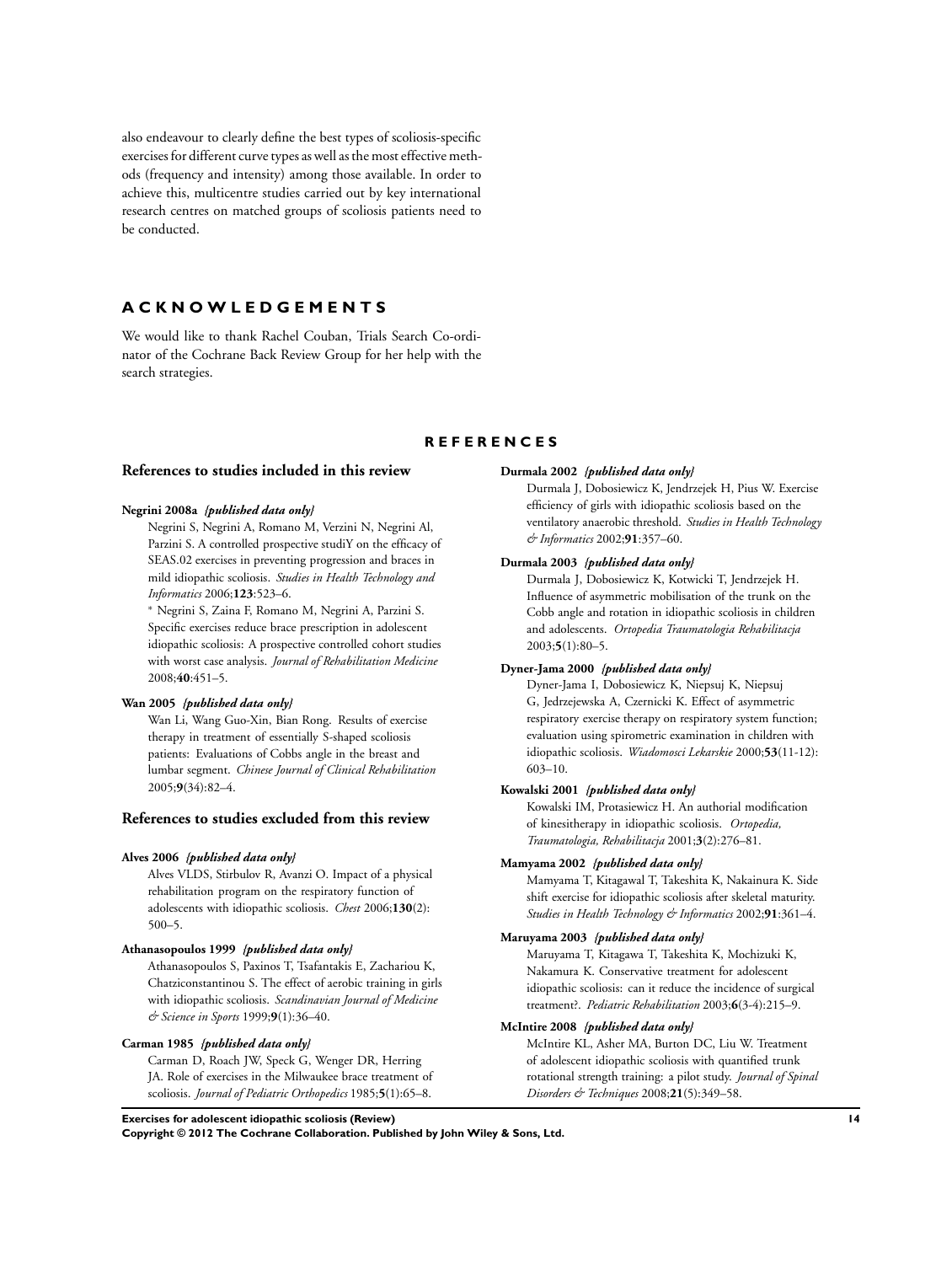### **Mooney 2003** *{published data only}*

Mooney V, Brigham A. The role of measured resistance exercises in adolescent scoliosis. *Orthopedics* 2003;**26**(2): 167–71.

#### **Weiss 1991** *{published data only}*

Weiss HR. The effect of an exercise program on vital capacity and rib mobility in patients with idiopathic scoliosis. *Spine* 1991;**16**(1):88–93.

### **Weiss 1992** *{published data only}*

Weiss HR. The progression of idiopathic scoliosis under the influence of a physiotherapy rehabilitation programme. *Physiotherapy* 1992;**78**(11):815–21.

### **Weiss 1995a** *{published data only}*

Weiss HR. The Schroth scoliosis-specific back school- initial results of a prospective follow-up study. *Zeitschrift fur Orthopadie und Ihre Grenzgebiete* 1995;**133**(2):114–7.

### **Weiss 1997** *{published data only}*

Weiss HR, Lohschmidt K, el Obeidi N, Verres C. Preliminary results and worst-case analysis of in patient scoliosis rehabilitation. *Pediatric Rehabilitation* 1997;**1**(1): 35–40.

### **Weiss 2002** *{published data only}*

Weiss HR, Heckel I, Stephan C. Application of passive transverse forces in the rehabilitation of spinal deformities: A randomized controlled study. *Studies in Health Technology & Informatics* 2002;**88**:304–8.

### **Weiss 2003a** *{published data only}*

Weiss HR, Weiss G, Petermann F. Incidence of curvature progression in idiopathic scoliosis patients treated with scoliosis in-patient rehabilitation (SIR): an aged-and sexmatched controlled study. *Pediatric Rehabilitation* 2003;**6** (1):23–30.

#### **Weiss 2006a** *{published data only}*

Weiss HR, Klein R. Improving excellence in scoliosis rehabilitation: a controlled study of matched pairs. *Pediatric Rehabilitation* 2006;**9**(3):190–200.

#### **Additional references**

### **2011 SOSORT Guidelines**

Negrini S, Aulisa AG, Aulisa L, Circo AB, de Mauroy JC, Durmala J, et al.2011 SOSORT Guidelines: Orthopaedic and Rehabilitation Treatment of Idiopathic Scoliosis During Growth. *Scoliosis* 2012 Jan 20;**7**(1):3.

#### **Asher 2003**

Asher M. The reliability and concurrent validity of the Scoliosis Research Society 22-patient questionnaire for idiopathic scoliosis. *Spine* 2003;**28**(1):63–9.

#### **Boutron 2005**

Boutron I, Moher D, Tugwell P, Giraudeau B, Poiraudeau S, Nizard R, et al.A checklist to evaluate a report of a non pharmacological trial (CLEAR NPT) was developed using consensus. *Journal of Clinical Epidemiology* 2005;**58**: 1233–40.

#### **Ducongé 2002**

Ducongé PL. [La rééducation de la scoliose. Mythe ou réalitè?]. *Résonances Européennes du Rachis* 2002;**10**: 1229–36.

#### **Furlan 2009**

Furlan AD, Pennick V, Bombardier C, van Tulder M, Editorial Board of the Cochrane Back Review Group. 2009 Updated method guidelines for systematic reviews in the Cochrane Back Review Group. *Spine* 2009;**34**(18): 1929–41.

# **GRADE 2004**

The GRADE Working Group. Grading quality of evidence and strength of recommendations. *BMJ* 2004 (Published 17 June 2004);**328**:1490. [DOI: 10.1136/ bmj.328.7454.1490]

#### **Hawes 2003**

Hawes MC. The use of exercises in the treatment of scoliosis: an evidence-based critical review of the literature. *Pediatric Rehabilitation* 2003 Jul–Dec;**6**(3-4):171–82.

# **Higgins 2009**

Higgins JPT, Green S (Editors). Cochrane Handbook for Systematic Reviews of Interventions Version 5.0.2 [updated September 2009]. The Cochrane Collaboration; Available from www.cochrane-handbook.org 2009.

#### **Kotwicki 2007**

Kotwicki T, Kinel E, Stry W, Szulc A. Estimation of the stress related to conservative scoliosis therapy: an analysis based on BSSQ questionnaires. *Scoliosis* 2007;**3**(2):1.

#### **Lenssink 2005**

Lenssinck ML, Frijlink AC, Berger MY, Bierman-Zeinstra SM, Verkerk K, Verhagen AP. Effect of bracing and other conservative interventions in the treatment of idiopathic scoliosis in adolescents: A systematic review of clinical trials. *Physical Therapy* 2005;**85**(12):1329–39.

### **Lonstein 2006**

Lonstein JE. Scoliosis: Surgical versus non-surgical treatment. *Clinical Orthopaedics and Related Research* 2006; **443**:284–59.

#### **Negrini 2003**

Negrini S, Antonini G, Carabalona R, Minozzi S. Physical exercises as a treatment for adolescent idiopathic scoliosis. A systematic review. *Pediatric Rehabilitation* 2003 Jul–Dec; **6**(3-4):227–35.

#### **Negrini 2006**

Negrini S, Negrini A, Romano M, Verzini N, Negrini A, Parzini S. A controlled prospective study on the efficacy of SEAS.02 exercises in preparation to bracing for idiopathic scoliosis. *Studies in Health Technology & Informatics* 2006; **123**:519–22.

#### **Negrini 2007**

Negrini S, Minozzi S, Bettany-Saltikov J, Zaina F, Chockalingam N, Grivas TB, et al.Braces for idiopathic scoliosis in adolescents. *Cochrane Database of Systematic Reviews* 2010, Issue 1. [DOI: 10.1002/ 14651858.CD006850.pub2]

**Exercises for adolescent idiopathic scoliosis (Review) 15**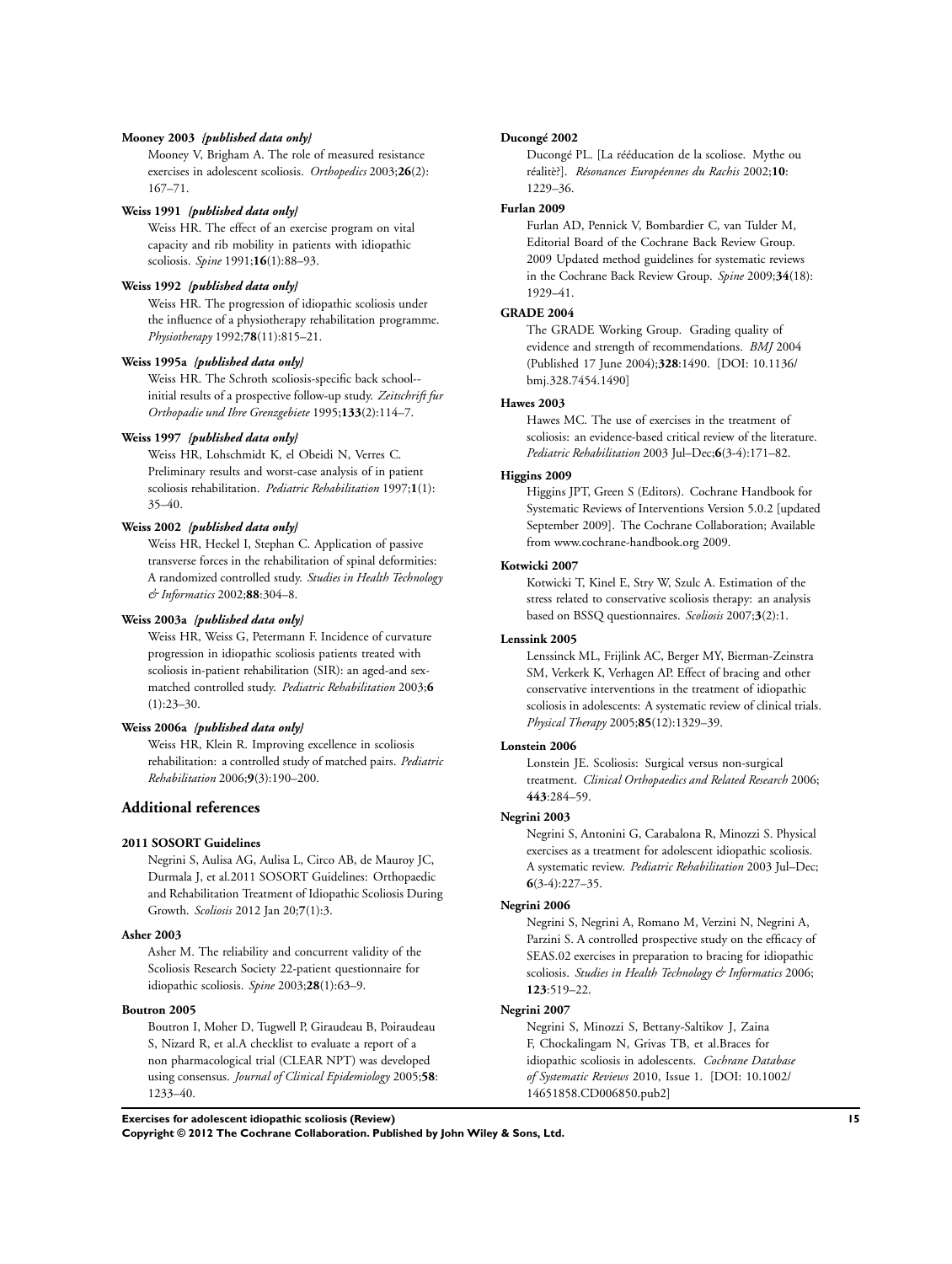# **Negrini 2008b**

Negrini S, Fusco C, Minozzi S, Atanasio S, Zaina F, Romano M. Exercises reduce the progression rate of adolescent idiopathic scoliosis: Results of a comprehensive systematic review of the literature. *Disability and Rehabilitation* 2008; **30**(10):772–85.

#### **NOS 2000**

Wells GA, Shea B, O'Connell D, Peterson J, Welch V, Losos M, et al.The Newcastle-Ottawa Scale (NOS) for assessing the quality of nonrandomised studies in meta-analyses. www.ohri.ca/programs/clinical˙epidemiology/oxford.htm (accessed December 2008) 2000.

#### **Omero lu 1996**

Omerog lu H, Ozekin O, Biçimog lu A. Measurement of vertebral rotation in idiopathic scoliosis using the Perdriolle torsionmeter: a clinical study on intraobserver and interobserver error. *European Spine Journal* 1996;**5**(3): 167–71.

### **Reichel 2003**

Reichel D, Schanz J. Developmental psychological aspects of scoliosis treatment. *Pediatric Rehabilitation* 2003;**6**(3-4): 221–5.

# **Rigo 2006**

Rigo M, Quera-Salva G, Villagrasa M. Sagittal configuration of the spine in girls with idiopathic scoliosis: Progressing rather than initiating factor. *Studies in Health Technology and Informatics* 2006;**123**:90–4.

#### **Romano 2006**

Romano M, Carabalona S, Petrilli S, Sibilla P, Negrini S. Forces exerted during exercises by patients with adolescent idiopathic scoliosis wearing Fiberglass braces. *Scoliosis* 2006; **21**:1–12.

#### **Shekelle 1994**

Shekelle PG, Andersson G, Bombardier C, Cherkin D, Deyo R, Keller R. A brief introduction to the critical reading of the clinical literature. *Spine* 1994;**19**:2028s–31s.

#### **SRS 2006**

Scoliosis Resarch Society. Brace Wear Compliance. http: //www.srs.org/professionals/bracing˙manuals/section3.pdf 2006.

#### **SRS 2007**

Scoliosis Research Society. The Scoliosis Research Society Brace Manual. Introduction. http://www.srs.org/ professionals/bracing˙manuals/section1.pdf 2007.

#### **van Tulder 2003**

van Tulder M, Furlan A, Bombardier C, Bouter L, Editorial Board Cochrane Back Review Group. Updated method guidelines for systemic reviews in the Cochrane Collaboration Back Review Group. *Spine* 2003;**28**(12): 1290–9.

#### **Vasiliadis 2006**

Vasiliadis E, Grivas TB, Gkoltsiou K. Development and preliminary validation of Brace Questionnaire (BrQ): a new instrument for measuring quality of life of brace treated scoliotics. *Scoliosis* 2006;**1**:7. [DOI: 10.1186/ 1748-7161-1-7]

### **Weinstein 1983**

Weinstein SL, Ponseti IV. Curve progression in idiopathic scoliosis. *Journal of Bone and Joint Surgery* 1983;**65**(4): 447–55.

### **Weinstein 2003**

Weinstein SL, Dolan LA, Spratt KF, Peterson KK, Spoonamore MJ, Ponseti IV. Health and function of patients with untreated idiopathic scoliosis: A 50-year natural history study. *JAMA* 2003;**289**(5):559–67.

# **Weiss 1995b**

Weiss HR. Measurement of vertebral rotation: Perdriolle versus Raimondi. *European Spine Journal* 1995;**4**(1):34–8.

#### **Weiss 2003b**

Weiss HR, Weiss G, Schaar HJ. Incidence of surgery in conservatively treated patients with scoliosis. *Pediatric Rehabilitation* 2003;**6**:209–14.

#### **Weiss 2006b**

Weiss HR, Negrini S, Hawes MC, Rigo M, Kotwicki T, Members of the SOSORT. Physical exercises in the treatment of idiopathic scoliosis at risk of brace treatment - SOSORT consensus paper 2005. *Scoliosis* 2006;**1**:6.

#### **Zaina 2009**

Zaina F, Negrini S, Atanasio S, Fusco C, Romano M, Negrini A. Specific exercises performed in the period of brace weaning can avoid loss of correction in Adolescent Idiopathic Scoliosis (AIS) patients. *Scoliosis* 2009 Apr 7;**4**  $(8)$ 

∗ *Indicates the major publication for the study*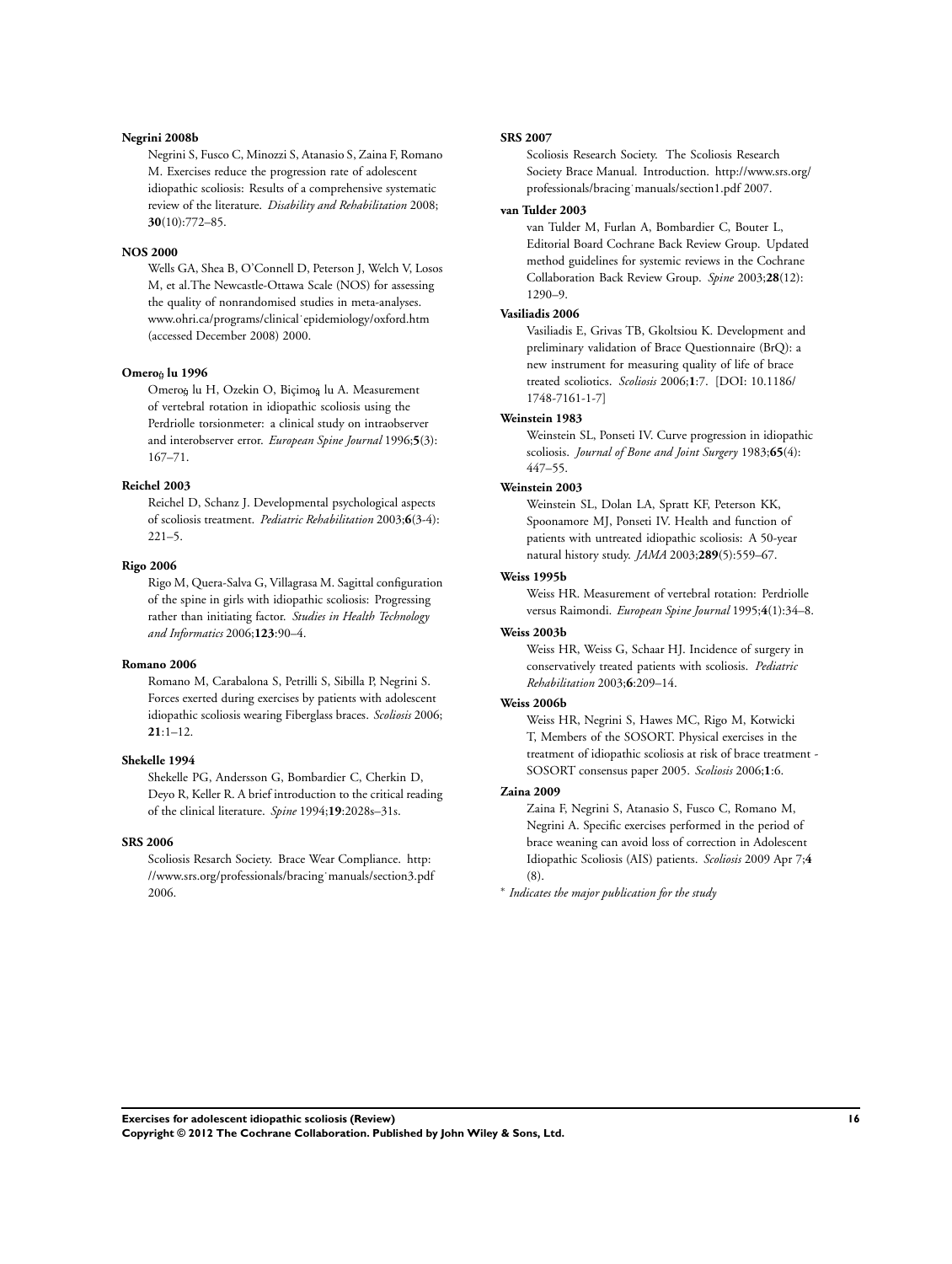# **CHARACTERISTICS OF STUDIES**

# **Characteristics of included studies** *[ordered by study ID]*

# **Negrini 2008a**

| Methods                                                  | Prospective controlled cohort study.                                                                                                                                                                                                                                                                                                                                                                                                                                                                                                                                                                                                                                                                                                                                                                                                                                                                                                                                                                                                                                                                                                         |                                                                                                                                                      |
|----------------------------------------------------------|----------------------------------------------------------------------------------------------------------------------------------------------------------------------------------------------------------------------------------------------------------------------------------------------------------------------------------------------------------------------------------------------------------------------------------------------------------------------------------------------------------------------------------------------------------------------------------------------------------------------------------------------------------------------------------------------------------------------------------------------------------------------------------------------------------------------------------------------------------------------------------------------------------------------------------------------------------------------------------------------------------------------------------------------------------------------------------------------------------------------------------------------|------------------------------------------------------------------------------------------------------------------------------------------------------|
| Participants                                             | 74 adolescents with idiopathic scoliosis; mean age: 12.4 years, females: 52. mean Cobb<br>angle at the start of treatment was 15° (SD 6°), while the mean ATR was 7° (SD 2°)<br>Inclusion criteria were: adolescent idiopathic scoliosis not previously treated, and diag-<br>nosed as at risk of bracing according to the Italian Clinical Guidelines and expert medical<br>judgment: (i) proven radiographic progression; (ii) Cobb angle exceeding 15° or Bunnell<br>Angle of Trunk Rotation (ATR) exceeding 7°, first signs of puberty, pre-menarchal and<br>Risser value 0-1; (iii) Cobb angle exceeding 20° and Risser value of 2 or 3<br>Exclusion criteria : secondary scoliosis and pathologies known as possible causes of<br>scoliosis, neurological deficits, a difference in inferior limb length exceeding 10 mm,<br>previous treatment for scoliosis (brace, exercises or surgery) and Risser value exceeding 3                                                                                                                                                                                                               |                                                                                                                                                      |
| Interventions                                            | Experimental: $N = 35$ : SEAS exercises according to the Italian Scientific Spine Institute<br>(ISICO) approach;<br>The SEAS (Scientific Exercise Approah to Scoliosis) protocol consists of an individual<br>education session at specialized ISICO Center (1.5 hours session every 2-3 months)<br>and exercises are then performed by the patient twice a week at home or at a gym. Main<br>elements of SEAS Approach are Active Self-Correction, a complex movement to obtain<br>the best three dimensional alignment of scoliotic spine associated with "distracting"<br>elements (imbalance, external weight, co-ordination task) for improvement of spine<br>stabilisation and to obtain the neuromotor rehabilitation<br>Control: N = 39: Usual physiotherapy group: many different exercise protocols at a local<br>facility according to the preferences of their single therapist. In most cases the exercises<br>were performed in a group context, while in all cases they lasted 45 to 90 min and were<br>performed 2 or 3 times per week. In some cases, the patients were required to repeat<br>their exercises daily at home |                                                                                                                                                      |
| Outcomes                                                 | Progression of scoliosis as measured by Cobbs angle progression and ATR<br>Progression of scoliosis as measured by number of braces patients within one-year follow-<br>up                                                                                                                                                                                                                                                                                                                                                                                                                                                                                                                                                                                                                                                                                                                                                                                                                                                                                                                                                                   |                                                                                                                                                      |
| <b>Notes</b>                                             |                                                                                                                                                                                                                                                                                                                                                                                                                                                                                                                                                                                                                                                                                                                                                                                                                                                                                                                                                                                                                                                                                                                                              |                                                                                                                                                      |
| <b>Risk of bias</b>                                      |                                                                                                                                                                                                                                                                                                                                                                                                                                                                                                                                                                                                                                                                                                                                                                                                                                                                                                                                                                                                                                                                                                                                              |                                                                                                                                                      |
| <b>Bias</b>                                              | Authors' judgement                                                                                                                                                                                                                                                                                                                                                                                                                                                                                                                                                                                                                                                                                                                                                                                                                                                                                                                                                                                                                                                                                                                           | Support for judgement                                                                                                                                |
| Random sequence generation (selection High risk<br>bias) |                                                                                                                                                                                                                                                                                                                                                                                                                                                                                                                                                                                                                                                                                                                                                                                                                                                                                                                                                                                                                                                                                                                                              | Prospective controlled cohort study.                                                                                                                 |
| Allocation concealment (selection bias)                  | High risk                                                                                                                                                                                                                                                                                                                                                                                                                                                                                                                                                                                                                                                                                                                                                                                                                                                                                                                                                                                                                                                                                                                                    | Prospective controlled cohort study "The pa-<br>tients themselves decided whether they preferred<br>to be treated according to our exercise protocol |

**Exercises for adolescent idiopathic scoliosis (Review) 17**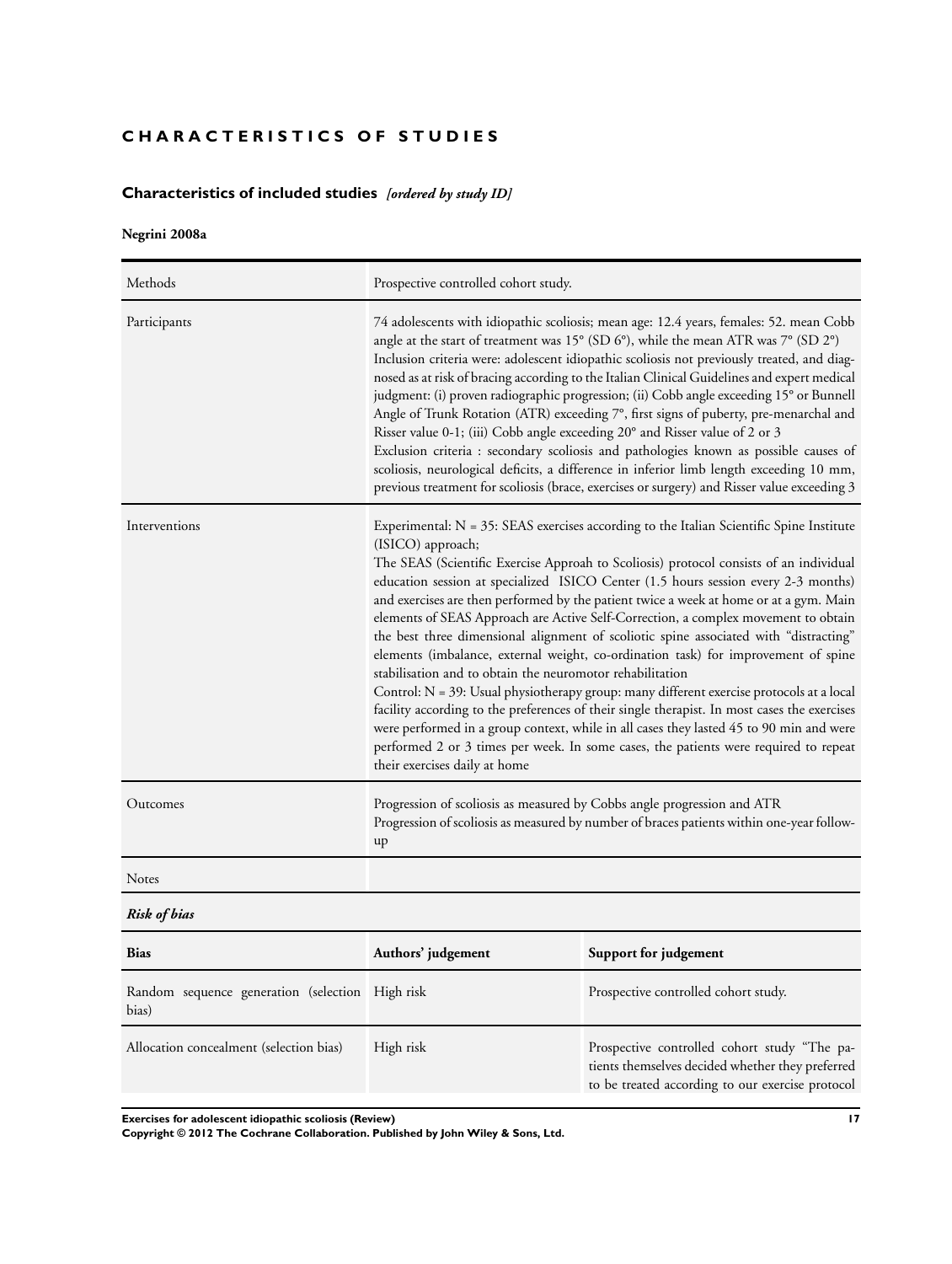# **Negrini 2008a** (*Continued)*

|                                                                                                                                     |          | (the SEAS group) or by a rehabilitation centre or<br>single physiotherapist of their choice (the usual<br>physiotherapy (UP) group). They were thus di-<br>vided into 2 groups through self-selection"              |
|-------------------------------------------------------------------------------------------------------------------------------------|----------|---------------------------------------------------------------------------------------------------------------------------------------------------------------------------------------------------------------------|
| Blinding (performance bias and detection High risk<br>bias)<br>All outcomes - patients                                              |          | Blinding of patients not possible for the kind of<br>intervention                                                                                                                                                   |
| Blinding (performance bias and detection High risk<br>bias)<br>All outcomes- providers                                              |          | Blinding of providers not possible for the kind of<br>intervention                                                                                                                                                  |
| Blinding (performance bias and detection High risk<br>bias)<br>All outcomes-.outcome assessors                                      |          | "physicians were neutral observers because they<br>were not aware of the study being performed and<br>they were focused only on the patients' needs,<br>although they were not blinded to the treatment<br>applied" |
| Incomplete outcome data (attrition bias)<br>Were drop out reported and equal between<br>groups?                                     | Low risk | There were 5 drop-outs: 2 in the SEAS group and<br>3 in the UP group                                                                                                                                                |
| Incomplete outcome data (attrition bias)<br>Were all randomised participants analysed<br>in the group to which they were allocated? | Low risk | The 5 patients who dropped out were included<br>in the worst-case analysis                                                                                                                                          |
| Selective reporting (reporting bias)                                                                                                | Low risk |                                                                                                                                                                                                                     |
| Group similar at baseline                                                                                                           | Low risk | No difference in mean age. No statistically signif-<br>icant difference was found between the 2 groups<br>at baseline for any of the scoliosis parameters                                                           |
| Co-intervention                                                                                                                     | Low risk | Patients were required to perform sport activities.<br>No other intervention was provided                                                                                                                           |
| Compliance with interventions                                                                                                       | Low risk | " The number of sessions per week was 2.0, min<br>per session were 48, and compliance rate 95%.<br>In addition, no differences were found between<br>the 2 groups with respect to these parameters"                 |
| Similar outcome timing                                                                                                              | Low risk |                                                                                                                                                                                                                     |
| Representativeness of the exposed cohort                                                                                            | Low risk | The sample is truly representative of the average<br>adolescent with scoliosis                                                                                                                                      |
| Selection of the non exposed cohort                                                                                                 | Low risk | The sample has been drawn from the same com-<br>munity as the exposed cohort                                                                                                                                        |

**Exercises for adolescent idiopathic scoliosis (Review) 18**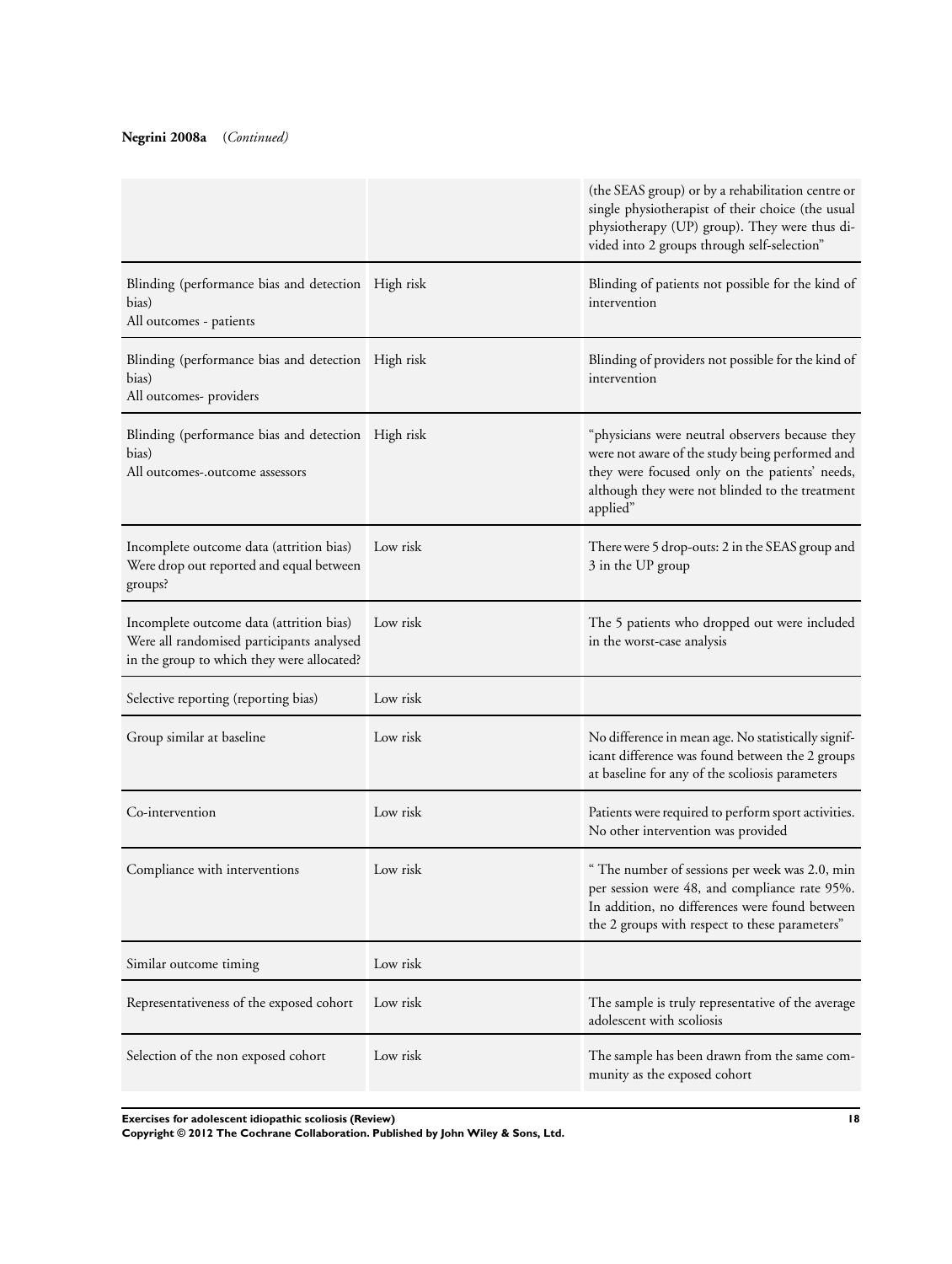# **Negrini 2008a** (*Continued)*

| Ascertainment of exposure | Low risk                                                                                                                                                                                                                                                                                                                                                                                                                                                                                                                                                                                                                                                                                                                                                                                                                                                                                                                                                                                                                                                                            | Clinical records. |
|---------------------------|-------------------------------------------------------------------------------------------------------------------------------------------------------------------------------------------------------------------------------------------------------------------------------------------------------------------------------------------------------------------------------------------------------------------------------------------------------------------------------------------------------------------------------------------------------------------------------------------------------------------------------------------------------------------------------------------------------------------------------------------------------------------------------------------------------------------------------------------------------------------------------------------------------------------------------------------------------------------------------------------------------------------------------------------------------------------------------------|-------------------|
| <b>Wan 2005</b>           |                                                                                                                                                                                                                                                                                                                                                                                                                                                                                                                                                                                                                                                                                                                                                                                                                                                                                                                                                                                                                                                                                     |                   |
| Methods                   | Randomised controlled trial.                                                                                                                                                                                                                                                                                                                                                                                                                                                                                                                                                                                                                                                                                                                                                                                                                                                                                                                                                                                                                                                        |                   |
| Participants              | 80 patients with double curve (S-shaped) scoliosis. Mean age: $15 \pm 4$ ; female: 43. 50<br>double curves (right thoracic and left lumbar); 30 had left thoracic and right lumbar<br>curves<br>Exclusion criteria: single curve (C- shaped) scoliosis.<br>Mean Cobb angle at start was: thoracic $25 \pm 13^{\circ}$ , lumbar $23 \pm 11^{\circ}$                                                                                                                                                                                                                                                                                                                                                                                                                                                                                                                                                                                                                                                                                                                                  |                   |
| Interventions             | Experimental: $N = 40$ : The same as control plus gymnastic exercise for correction of<br>essential S-shaped scoliosis. Exercises were performed in a lying or creeping position,<br>once a day<br>control: $N = 40$ : Electro-stimulation on the lateral body surface by a therapeutic apparatus<br>for correction of lateral curvature. The duration of therapy was increased gradually,<br>beginning with three times a day for thirty minutes each. On the second day, it was twice<br>for one hour each. On the third day it was once for three hours. Thereafter, treatment<br>was increased by one hour every day until it reached eight hours per day. Subsequently,<br>it progressed to traction therapy. When the curvature is pronounced in the upper body,<br>mandibular traction is done using pelvic traction for obvious lateral curvature twice<br>a day, with each session lasting thirty minutes. Both groups also underwent postural<br>training during treatment. Patients were advised to maintain a straight, symmetrical<br>posture during normal activities |                   |
| Outcomes                  | Progression of scoliosis (Cobb's Angles in degrees assessed by X-Ray). Difference between<br>baseline and six-month follow-up                                                                                                                                                                                                                                                                                                                                                                                                                                                                                                                                                                                                                                                                                                                                                                                                                                                                                                                                                       |                   |
| Notes                     |                                                                                                                                                                                                                                                                                                                                                                                                                                                                                                                                                                                                                                                                                                                                                                                                                                                                                                                                                                                                                                                                                     |                   |

# *Risk of bias*

| <b>Bias</b>                                                                            | Authors' judgement | Support for judgement                                                |
|----------------------------------------------------------------------------------------|--------------------|----------------------------------------------------------------------|
| Random sequence generation (selection Unclear risk<br>bias)                            |                    | "patients were randomly divided into two groups"                     |
| Allocation concealment (selection bias)                                                | Unclear risk       | "patients were randomly divided into two groups"                     |
| Blinding (performance bias and detection High risk<br>bias)<br>All outcomes - patients |                    | Blinding of patients not possible for the kind of inter-<br>vention  |
| Blinding (performance bias and detection High risk<br>bias)<br>All outcomes-providers  |                    | Blinding of providers not possible for the kind of inter-<br>vention |

**Exercises for adolescent idiopathic scoliosis (Review) 19**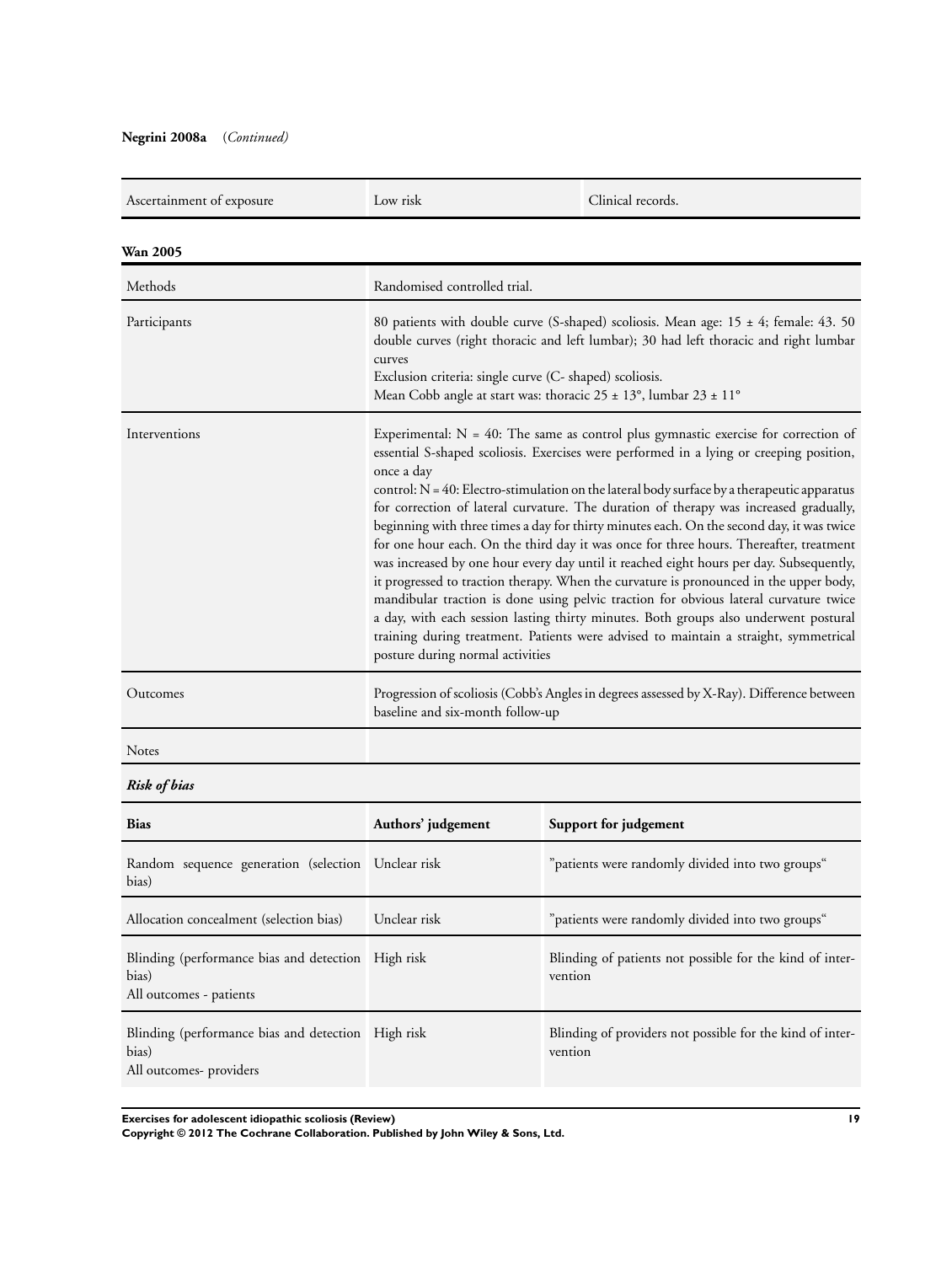# **Wan 2005** (*Continued)*

| Blinding (performance bias and detection High risk<br>bias)<br>All outcomes-.outcome assessors                                      |              | "The planning, execution and evaluation were all car-<br>ried out by the author; The first author used SPSS 10.<br>0 statistical software to manage data. This was used to<br>compare before and after treatment in association with<br>testing |
|-------------------------------------------------------------------------------------------------------------------------------------|--------------|-------------------------------------------------------------------------------------------------------------------------------------------------------------------------------------------------------------------------------------------------|
| Incomplete outcome data (attrition bias)<br>Were drop out reported and equal between<br>groups?                                     | Low risk     | No drop-outs from the study.                                                                                                                                                                                                                    |
| Incomplete outcome data (attrition bias)<br>Were all randomised participants analysed<br>in the group to which they were allocated? | Low risk     |                                                                                                                                                                                                                                                 |
| Selective reporting (reporting bias)                                                                                                | Low risk     |                                                                                                                                                                                                                                                 |
| Group similar at baseline                                                                                                           | Low risk     | Thoracic Cobb angle was 25±13°, and the lumbar one<br>was 23±11°in the control group<br>Thoracic Cobb angle was 26±12 ° and the lumbar one<br>was $24\pm10$ ° in the experimental group                                                         |
| Co-intervention                                                                                                                     | Unclear risk | Information not reported.                                                                                                                                                                                                                       |
| Compliance with interventions                                                                                                       | Unclear risk | Information not reported.                                                                                                                                                                                                                       |
| Similar outcome timing                                                                                                              | Low risk     |                                                                                                                                                                                                                                                 |
| Representativeness of the exposed cohort                                                                                            | High risk    | Not assessed for RCT.                                                                                                                                                                                                                           |
| Selection of the non exposed cohort                                                                                                 | High risk    | Not assessed for randomised controlled trial.                                                                                                                                                                                                   |
| Ascertainment of exposure                                                                                                           | High risk    | Not assessed for randomised controlled trial.                                                                                                                                                                                                   |

ATR: angle of trunk rotation

# **Characteristics of excluded studies** *[ordered by study ID]*

| Study      | Reason for exclusion                                                                                          |
|------------|---------------------------------------------------------------------------------------------------------------|
| Alves 2006 | Study design not in the inclusion criteria: uncontrolled study                                                |
|            | Athanasopoulos 1999 Different outcome than described in inclusion criteria (parameters of pulmonary function) |

**Exercises for adolescent idiopathic scoliosis (Review) 20**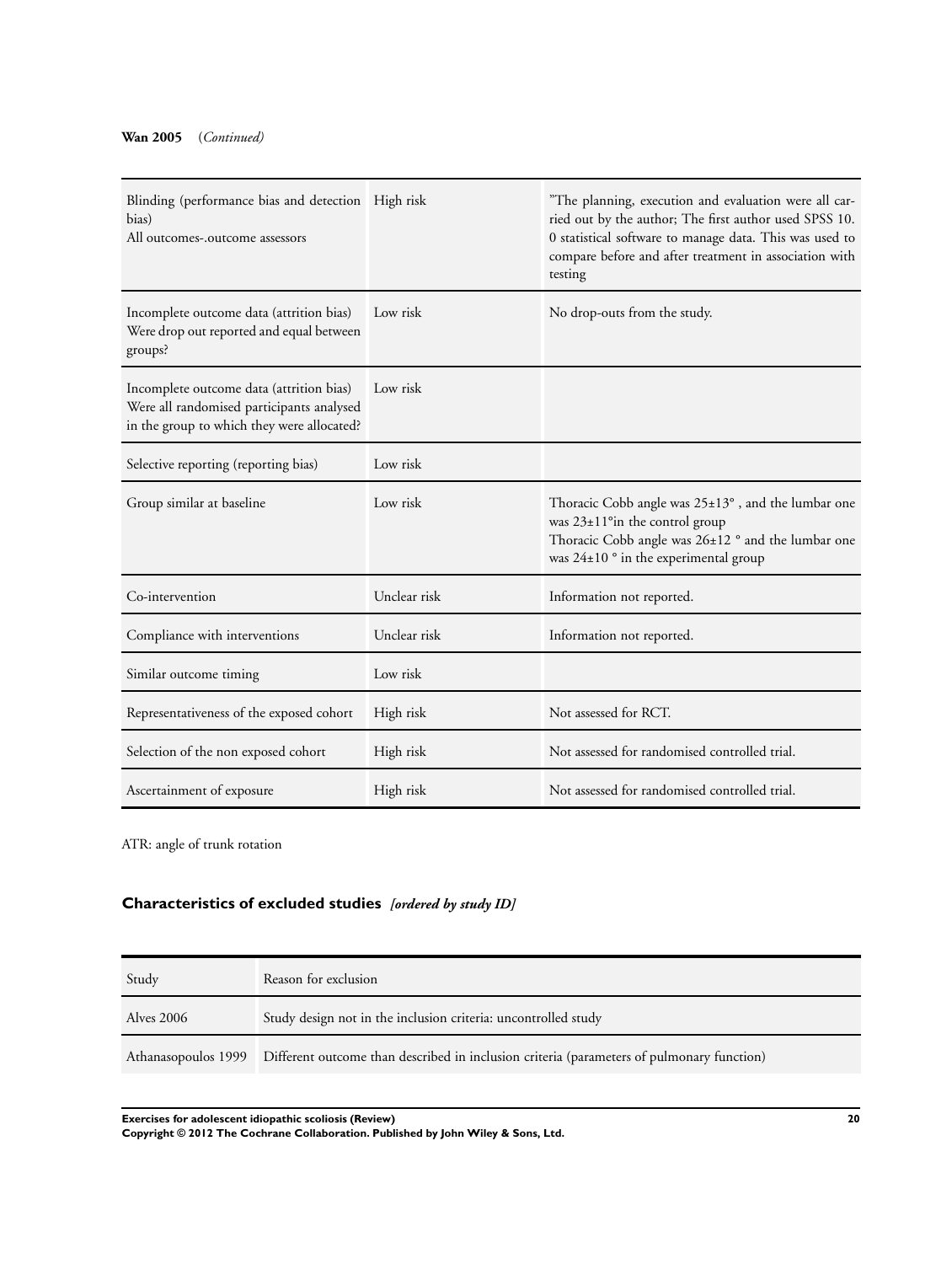# (*Continued)*

| Carman 1985     | Patient in treatment group wore a brace.                                                                                  |
|-----------------|---------------------------------------------------------------------------------------------------------------------------|
| Durmala 2002    | Different outcome than described in inclusion criteria (ventilatory anaerobic threshold)                                  |
| Durmala 2003    | Study design not in the inclusion criteria: uncontrolled study                                                            |
| Dyner-Jama 2000 | Different outcome than described in inclusion criteria (spirometric indexes)                                              |
| Kowalski 2001   | Study design not in the inclusion criteria: not reported if the study was prospective or retrospective                    |
| Mamyama 2002    | Study design not in the inclusion criteria: uncontrolled study                                                            |
| Maruyama 2003   | Study design not in the inclusion criteria: uncontrolled study                                                            |
| McIntire 2008   | Study design not in the inclusion criteria: uncontrolled study                                                            |
| Mooney 2003     | Study design not in the inclusion criteria: uncontrolled study                                                            |
| Weiss 1991      | Study design not in the inclusion criteria: uncontrolled study                                                            |
| Weiss 1992      | Study design not in the inclusion criteria: retrospective and uncontrolled study                                          |
| Weiss 1995a     | Study design not in the inclusion criteria: uncontrolled study                                                            |
| Weiss 1997      | Study design not in the inclusion criteria: uncontrolled study                                                            |
| Weiss 2002      | Use of passive corrective forces.                                                                                         |
| Weiss 2003a     | Study design not in the inclusion criteria: results at follow-up of two different uncontrolled prospective case<br>series |
| Weiss 2006a     | Some patients in treatment group wore a brace.                                                                            |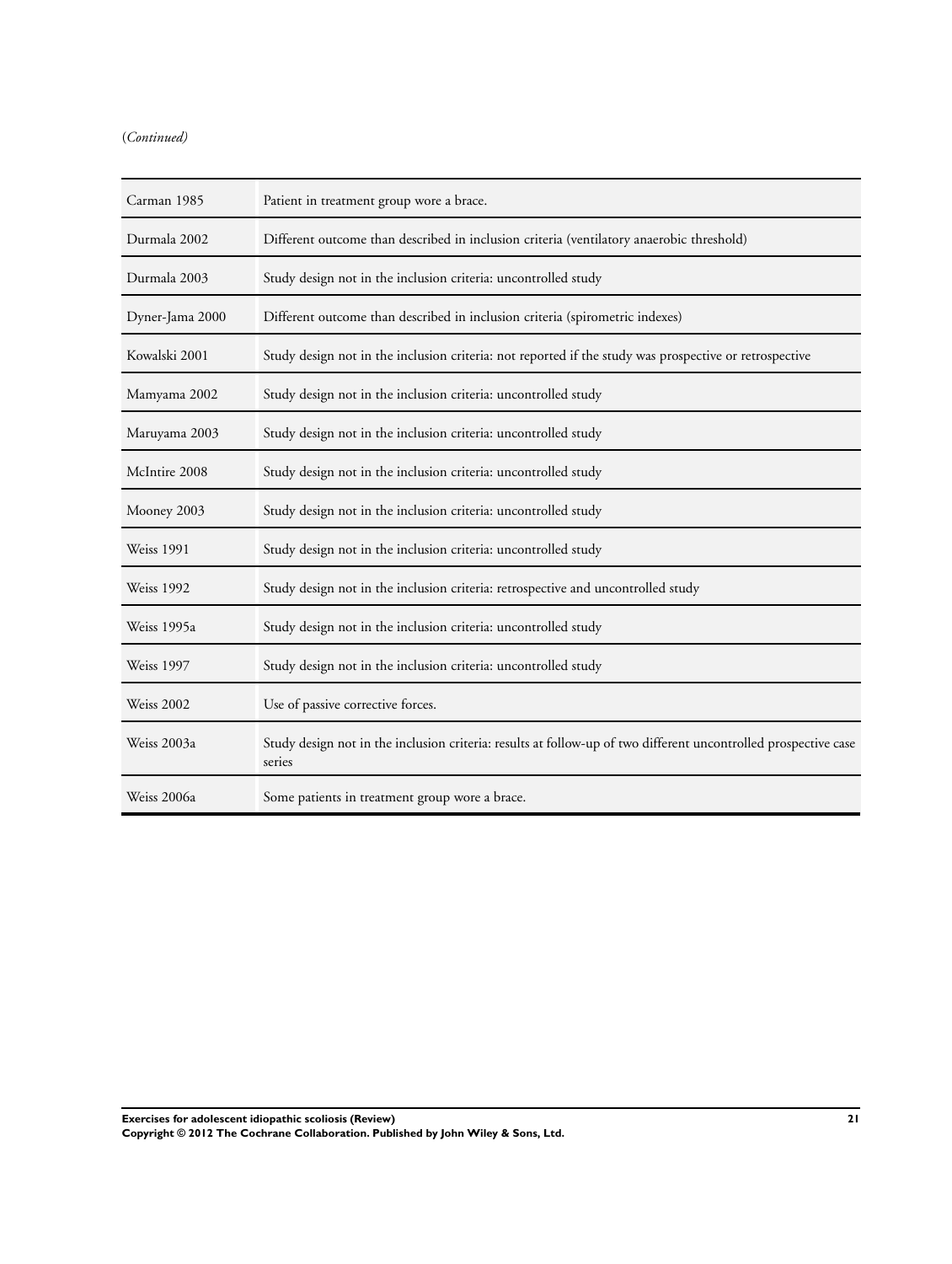# **D A T A A N D A N A L Y S E S**

This review has no analyses.

# **A P P E N D I C E S**

# **Appendix 1. MEDLINE search strategy**

- 1 randomized controlled trial.pt.
- 2 controlled clinical trial.pt.
- 3 randomized.ab.
- 4 placebo.ab,ti.
- 5 drug therapy.fs.
- 6 randomly.ab,ti.
- 7 trial.ab,ti.
- 8 groups.ab,ti.
- 9 or/1-8
- 10 (animals not (humans and animals)).sh.
- 11 9 not 10
- 12 Comparative Study/
- 13 exp Evaluation Studies/
- 14 exp Follow-Up Studies/
- 15 exp Prospective Studies/
- 16 exp Cross-Over Studies/
- 17 exp Epidemiologic Studies/
- 18 exp Case-Control Studies/
- 19 exp Cohort Studies/
- 20 exp Cross-Sectional Studies/
- 21 (cohort adj (study or studies)).mp.
- 22 cohort analy\$.mp.
- 23 (follow up adj (study or studies)).mp.
- 24 (observational adj (study or studies)).mp.
- 25 longitudinal.mp.
- 26 retrospective.mp.
- 27 cross sectional.mp.
- 28 control\$.mp.
- 29 prospective\$.mp.
- 30 volunteer.mp.
- 31 or/12-30
- 32 11 or 31
- 33 exp Spinal Diseases/
- 34 exp Scoliosis/
- 35 scoliosis.mp.
- 36 or/33-35
- 37 exp Exercise/
- 38 exercis\$.mp.
- 39 exp Exercise Therapy/
- 40 exp Exercise Movement Techniques/
- 41 exp Physical Therapy Modalities/

**Exercises for adolescent idiopathic scoliosis (Review) 22**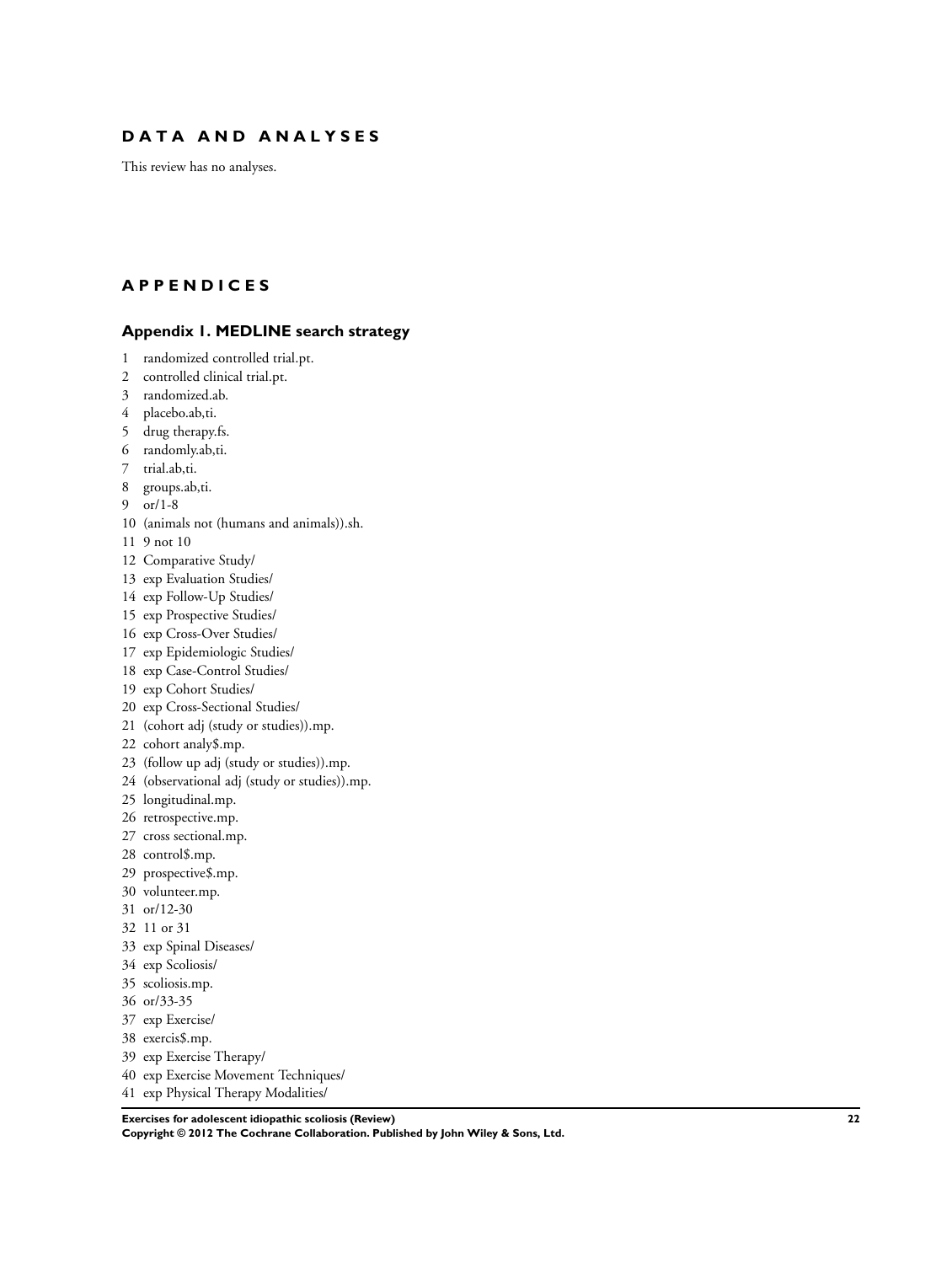42 physiotherap\$.mp. 43 exp Rehabilitation/ 44 or/37-43 45 32 and 36 and 44

# **Appendix 2. EMBASE search strategy**

1 exp Clinical Study/ 2 exp Case Control Study/ 3 exp Family Study/ 4 exp Longitudinal Study/ 5 exp Retrospective Study/ 6 exp Prospective Study/ 7 exp Cohort Analysis/ 8 (cohort adj (study or studies)).mp. [mp=title, abstract, subject headings, heading word, drug trade name, original title, device manufacturer, drug manufacturer name] 9 (case control adj (study or studies)).mp. [mp=title, abstract, subject headings, heading word, drug trade name, original title, device manufacturer, drug manufacturer name] 10 (follow up adj (study or studies)).mp. [mp=title, abstract, subject headings, heading word, drug trade name, original title, device manufacturer, drug manufacturer name] 11 (observational adj (study or studies)).mp. [mp=title, abstract, subject headings, heading word, drug trade name, original title, device manufacturer, drug manufacturer name] 12 (epidemiologic\$ adj (study or studies)).mp. [mp=title, abstract, subject headings, heading word, drug trade name, original title, device manufacturer, drug manufacturer name] 13 (cross sectional adj (study or studies)).mp. [mp=title, abstract, subject headings, heading word, drug trade name, original title, device manufacturer, drug manufacturer name] 14 exp Comparative Study/ 15 evaluation study.mp. 16 follow-up study.mp. or exp Follow Up/ 17 Crossover Procedure/ 18 prospective\$.mp. 19 exp VOLUNTEER/ 20 or/1-19 21 Clinical Article/ 22 exp Clinical Study/ 23 Clinical Trial/ 24 Controlled Study/ 25 Randomized Controlled Trial/ 26 Major Clinical Study/ 27 Double Blind Procedure/ 28 Multicenter Study/ 29 Single Blind Procedure/ 30 Phase 3 Clinical Trial/ 31 Phase 4 Clinical Trial/ 32 crossover procedure/ 33 placebo/ 34 or/21-33 35 allocat\$.mp. 36 assign\$.mp. 37 blind\$.mp. 38 (clinic\$ adj25 (study or trial)).mp. 39 compar\$.mp.

**Exercises for adolescent idiopathic scoliosis (Review) 23**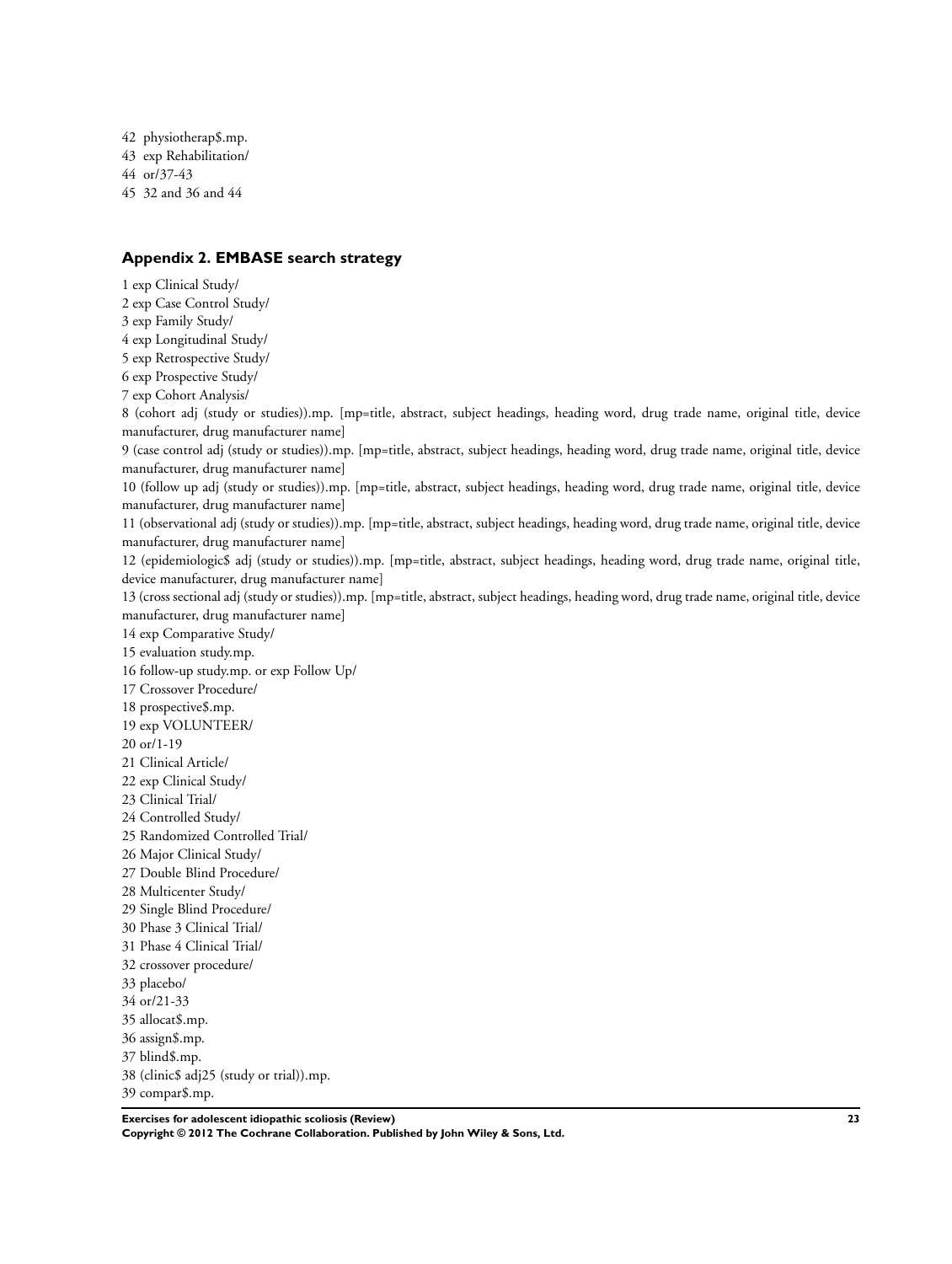40 control\$.mp. 41 cross?over.mp. 42 factorial\$.mp. 43 follow?up.mp. 44 placebo\$.mp. 45 prospectiv\$.mp. 46 random\$.mp. 47 ((singl\$ or doubl\$ or trebl\$ or tripl\$) adj25 (blind\$ or mask\$)).mp. 48 trial.mp. 49 (versus or vs).mp. 50 or/35-49 51 34 and 50 52 20 or 51 53 Human/ 54 Nonhuman/ 55 exp ANIMAL/ 56 Animal Experiment/ 57 54 or 55 or 56 58 53 not 57 59 52 not 57 60 58 or 59 61 exp SPINE/ 62 exp Spine Disease/ 63 exp SCOLIOSIS/ 64 exp Idiopathic Scoliosis/ 65 scoliosis.mp. 66 or/61-65 67 exp Brace/ 68 brace\$.mp. 69 bracing.mp. 70 exp ORTHOTICS/ 71 exp orthopedic equipment/ 72 or/67-71 73 Adolescent/ 74 adolescen#.mp. 75 73 or 74 76 66 and 72 and 75 77 60 and 76

### **Appendix 3. CINAHL search strategy**

1 exp Prospective Studies/ 2 exp Case Control Studies/ 3 exp Correlational Studies/ 4 exp Nonconcurrent Prospective Studies/ 5 exp Cross Sectional Studies/ 6 (cohort adj (study or studies)).mp. [mp=title, subject heading word, abstract, instrumentation] 7 (observational adj (study or studies)).mp. [mp=title, subject heading word, abstract, instrumentation] 8 Randomized Controlled Trials.mp. 9 clinical trial.pt. 10 exp Clinical Trials/ 11 (clin\$ adj25 trial\$).tw.

**Exercises for adolescent idiopathic scoliosis (Review) 24 Copyright © 2012 The Cochrane Collaboration. Published by John Wiley & Sons, Ltd.**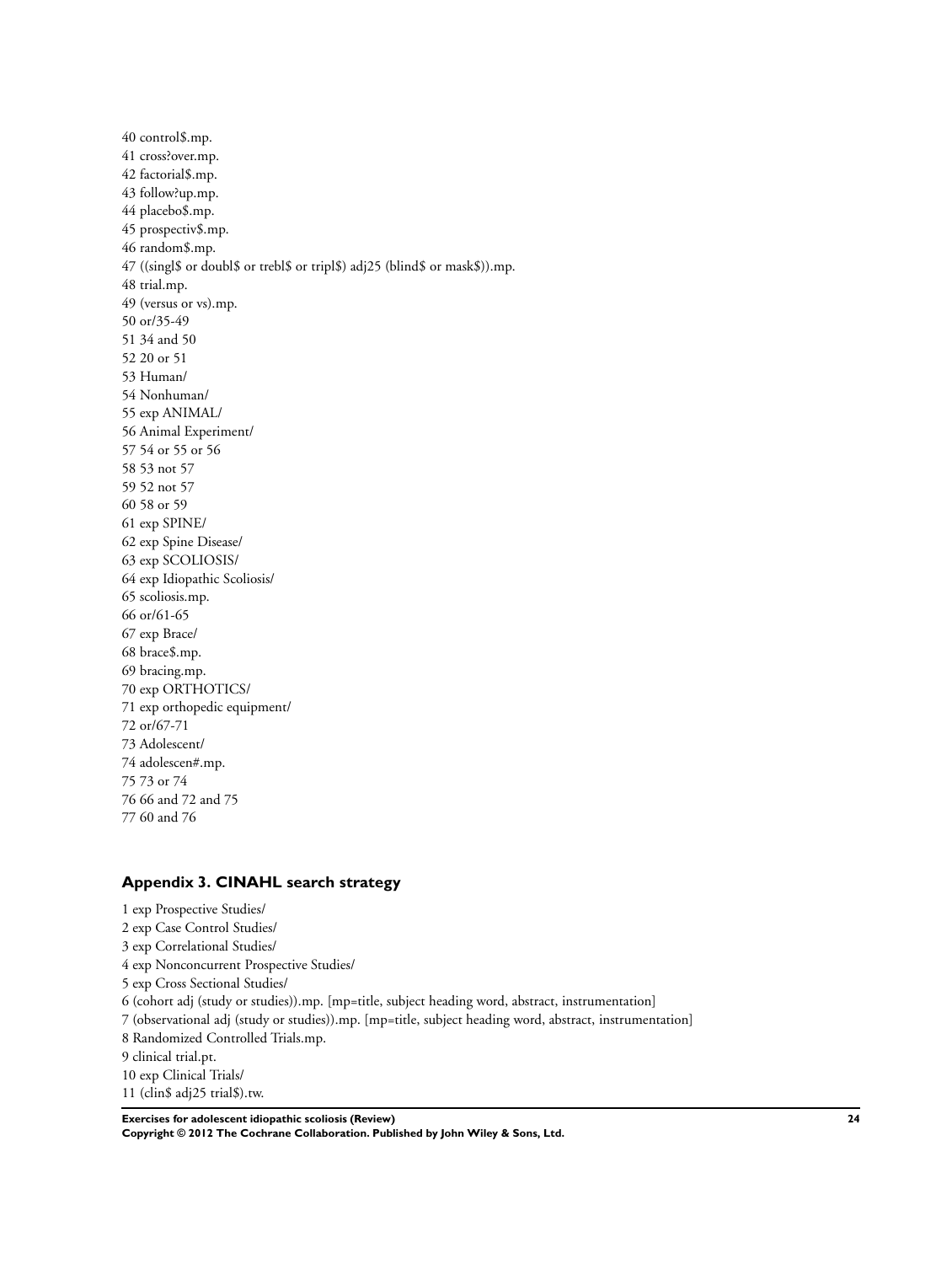12 ((singl\$ or doubl\$ or trebl\$ or tripl\$) adj25 (blind\$ or mask\$)).tw. 13 exp PLACEBOS/ 14 placebo\$.tw. 15 random\$.tw. 16 exp Study Design/ 17 (latin adj square).tw. 18 exp Comparative Studies/ 19 exp Evaluation Research/ 20 Follow-Up Studies.mp. 21 exp Prospective Studies/ 22 (control\$ or prospectiv\$ or volunteer\$).tw. 23 Animals/ 24 or/1-22 25 24 not 23 26 Randomized Controlled Trials.mp. 27 clinical trial.pt. 28 exp Clinical Trials/ 29 (clin\$ adj25 trial\$).tw. 30 ((singl\$ or doubl\$ or trebl\$ or tripl\$) adj25 (blind\$ or mask\$)).tw. 31 exp PLACEBOS/ 32 placebo\$.tw. 33 random\$.tw. 34 exp Study Design/ 35 (latin adj square).tw. 36 exp Comparative Studies/ 37 exp Evaluation Research/ 38 Follow-Up Studies.mp. 39 exp Prospective Studies/ 40 (control\$ or prospectiv\$ or volunteer\$).tw. 41 Animals/ 42 or/26-40 43 42 not 41 44 exp SPINE/ 45 exp Spinal Diseases/ 46 exp SCOLIOSIS/ 47 scoliosis.mp. 48 or/44-47 49 exp Orthoses/ 50 brace\$.mp. 51 bracing.mp. 52 or/49-51 53 exp Adolescence/ 54 adolescen\$.mp. 55 53 or 54 56 48 and 52 and 55 57 43 and 56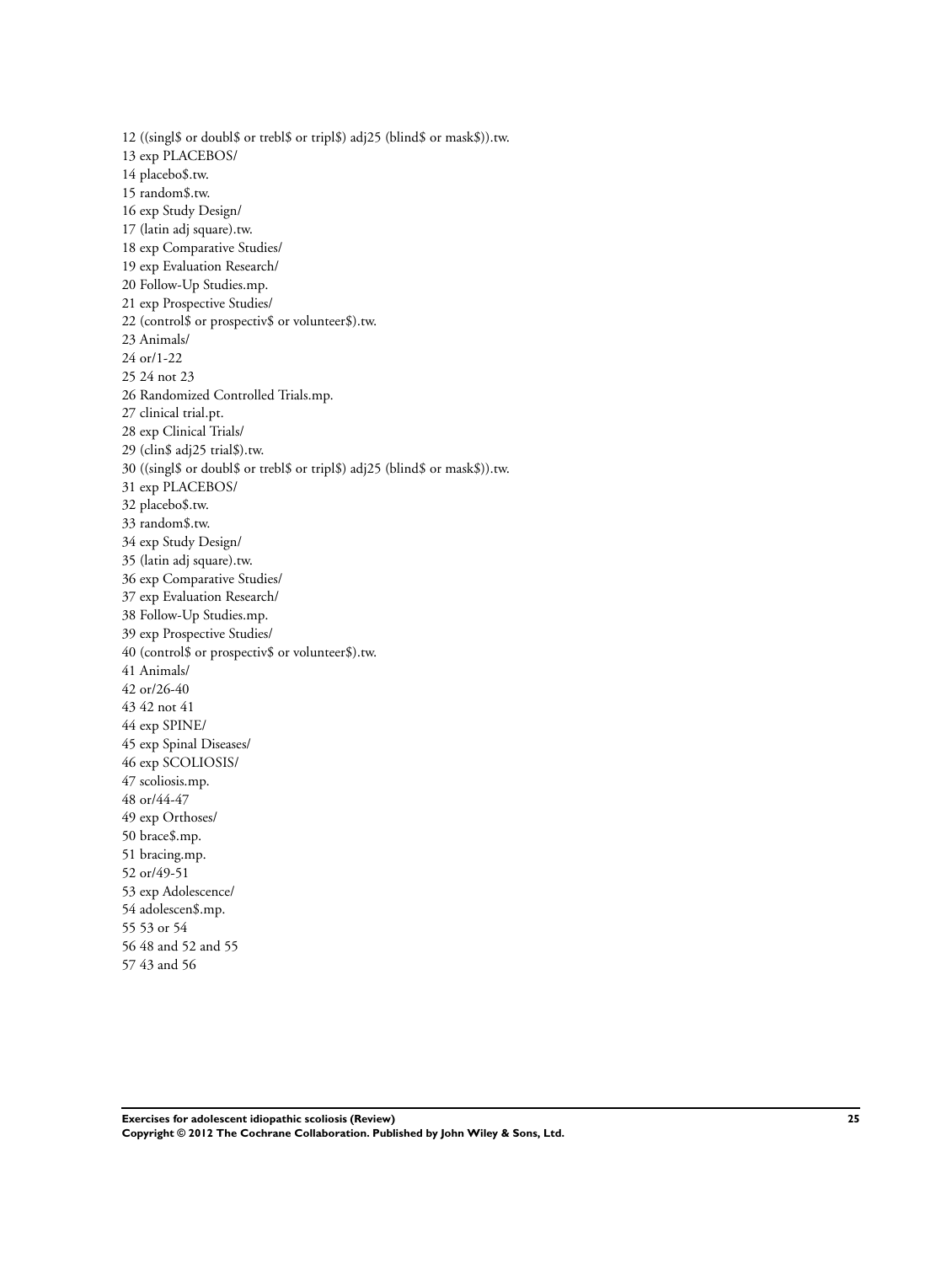# **Appendix 4. Other database search strategies**

# **CENTRAL**

- #1 MeSH descriptor Spinal Diseases explode all trees
- #2 MeSH descriptor Scoliosis explode all trees
- #3 scoliosis
- #4 (#1 OR #2 OR #3)
- #5 MeSH descriptor Exercise explode all trees
- $#6$  exercis<sup>\*</sup>
- #7 MeSH descriptor Exercise Therapy explode all trees
- #8 MeSH descriptor Exercise Movement Techniques explode all trees
- #9 MeSH descriptor Physical Therapy Modalities explode all trees
- #10 physiotherap\*
- #11 MeSH descriptor Rehabilitation explode all trees
- #12 (#6 OR #7 OR #8 OR #9 OR #10 OR #11)
- #13 (#4 AND #12)

# **SportDiscus**

# S7 S6 and S1

S6 S5 or S4 or S3 or S2

S5 DE "REHABILITATION" (Explode thesaurus term)

- S4 DE "PHYSICAL therapy" (Explode thesaurus term)
- S3 DE "EXERCISE" (Explode thesaurus term)
- S2 exercise
- S<sub>1</sub> scoliosis

# **PEDro**

Simple search in titles and abstracts for "scolioisis"

# **PsycInfo**

(KW=scoliosis) and((DE=("exercise" or "health behavior" or "movement therapy" or "physical fitness")) or(KW=exercise) or(DE= "physical therapy") or(DE="rehabilitation"))

# **Index to Chiropractic Literature**

- S1 Subject:"Scoliosis" OR All Fields:scoliosis
- S2 Subject: "Exercise" OR Subject: "Exercise Therapy" OR All Fields: exercis\*
- S3 Subject:"Rehabilitation" OR All Fields:physiotherap\*
- S4 S2 OR S3
- S5 S1 AND S4

# **Appendix 5. Criteria for risk of bias assessment for RCTs and CCTs**

# **Random sequence generation (selection bias)**

# **Selection bias (biased allocation to interventions) due to inadequate generation of a randomised sequence**

There is a low risk of selection bias if the investigators describe a random component in the sequence generation process such as: referring to a random number table, using a computer random number generator, coin tossing, shuffling cards or envelopes, throwing dice, drawing of lots, minimisation (minimisation may be implemented without a random element, and this is considered to be equivalent to being random).

There is a high risk of selection bia*s* if the investigators describe a non-random component in the sequence generation process, such as: sequence generated by odd or even date of birth, date (or day) of admission, hospital or clinic record number; or allocation by judgement of the clinician, preference of the participant, results of a laboratory test or a series of tests, or availability of the intervention.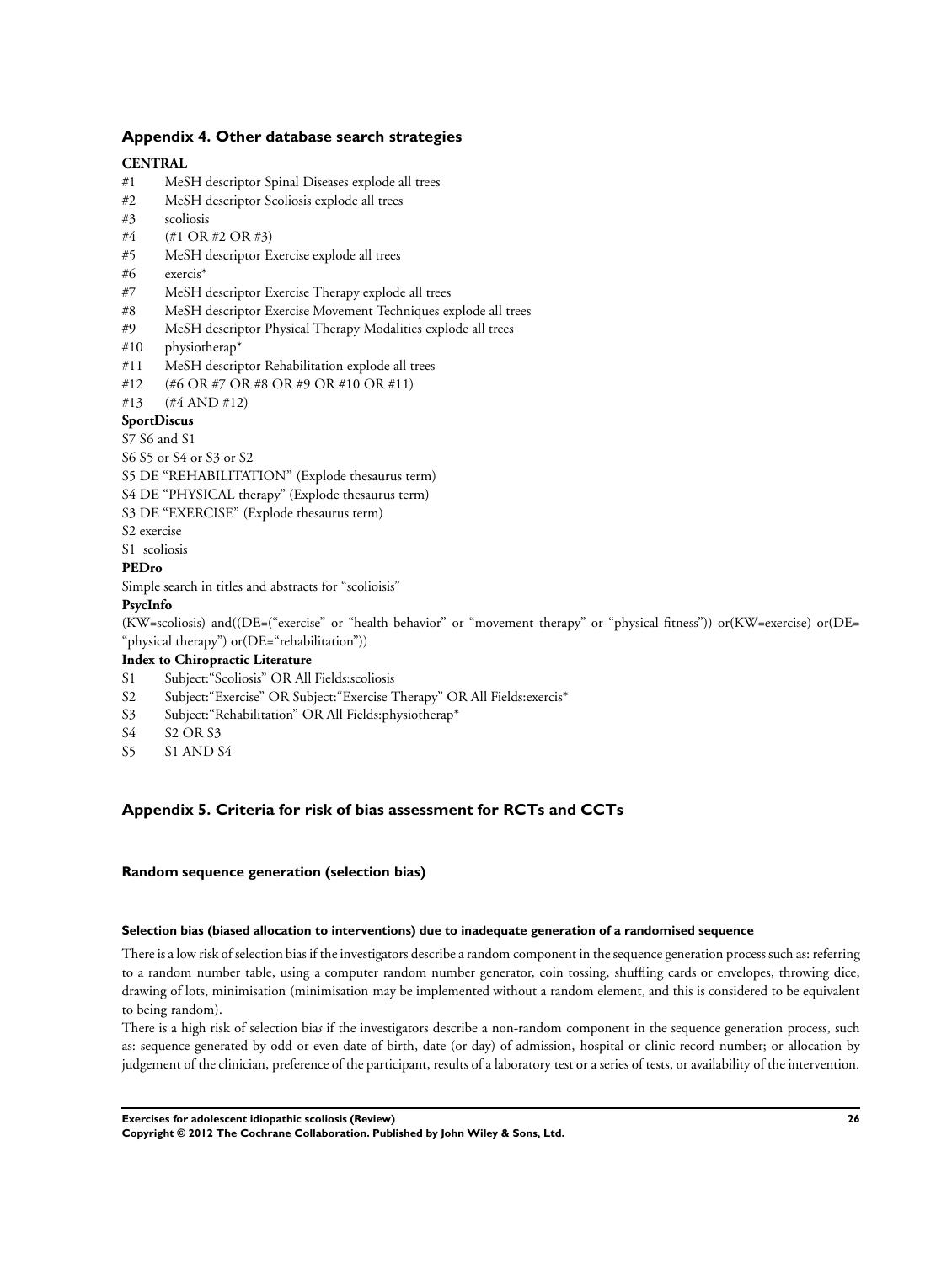#### **Allocation concealment (selection bias)**

#### **Selection bias (biased allocation to interventions) due to inadequate concealment of allocations prior to assignment**

There is a low risk of selection bias if the participants and investigators enrolling participants could not foresee assignment because one of the following, or an equivalent method, was used to conceal allocation: central allocation (including telephone, web-based and pharmacy-controlled randomisation); sequentially numbered drug containers of identical appearance; or sequentially numbered, opaque, sealed envelopes.

There is a high risk of bias if participants or investigators enrolling participants could possibly foresee assignments and thus introduce selection bias, such as allocation based on: using an open random allocation schedule (e.g. a list of random numbers); assignment envelopes were used without appropriate safeguards (e.g. if envelopes were unsealed or non-opaque or not sequentially numbered); alternation or rotation; date of birth; case record number; or other explicitly unconcealed procedures.

#### **Blinding of participants**

#### **Performance bias due to knowledge of the allocated interventions by participants during the study**

There is a low risk of performance bias if blinding of participants was ensured and it was unlikely that the blinding could have been broken; or if there was no blinding or incomplete blinding, but the review authors judge that the outcome is not likely to be influenced by lack of blinding.

#### **Blinding of personnel/ care providers (performance bias)**

#### **Performance bias due to knowledge of the allocated interventions by personnel/care providers during the study**

There is a low risk of performance bias if blinding of personnel was ensured and it was unlikely that the blinding could have been broken; or if there was no blinding or incomplete blinding, but the review authors judge that the outcome is not likely to be influenced by lack of blinding.

#### **Blinding of outcome assessor (detection bias)**

#### **Detection bias due to knowledge of the allocated interventions by outcome assessors**

There is low risk of detection bias if the blinding of the outcome assessment was ensured and it was unlikely that the blinding could have been broken; or if there was no blinding or incomplete blinding, but the review authors judge that the outcome is not likely to be influenced by lack of blinding, or:

• for patient-reported outcomes in which the patient was the outcome assessor (e.g. pain, disability): there is a low risk of bias for outcome assessors if there is a low risk of bias for participant blinding (Boutron 2005)

• for outcome criteria that are clinical or therapeutic events that will be determined by the interaction between patients and care providers (e.g. co-interventions, length of hospitalisation, treatment failure), in which the care provider is the outcome assessor: there is a low risk of bias for outcome assessors if there is a low risk of bias for care providers (Boutron 2005)

• for outcome criteria that are assessed from data from medical forms: there is a low risk of bias if the treatment or adverse effects of the treatment could not be noticed in the extracted data (Boutron 2005)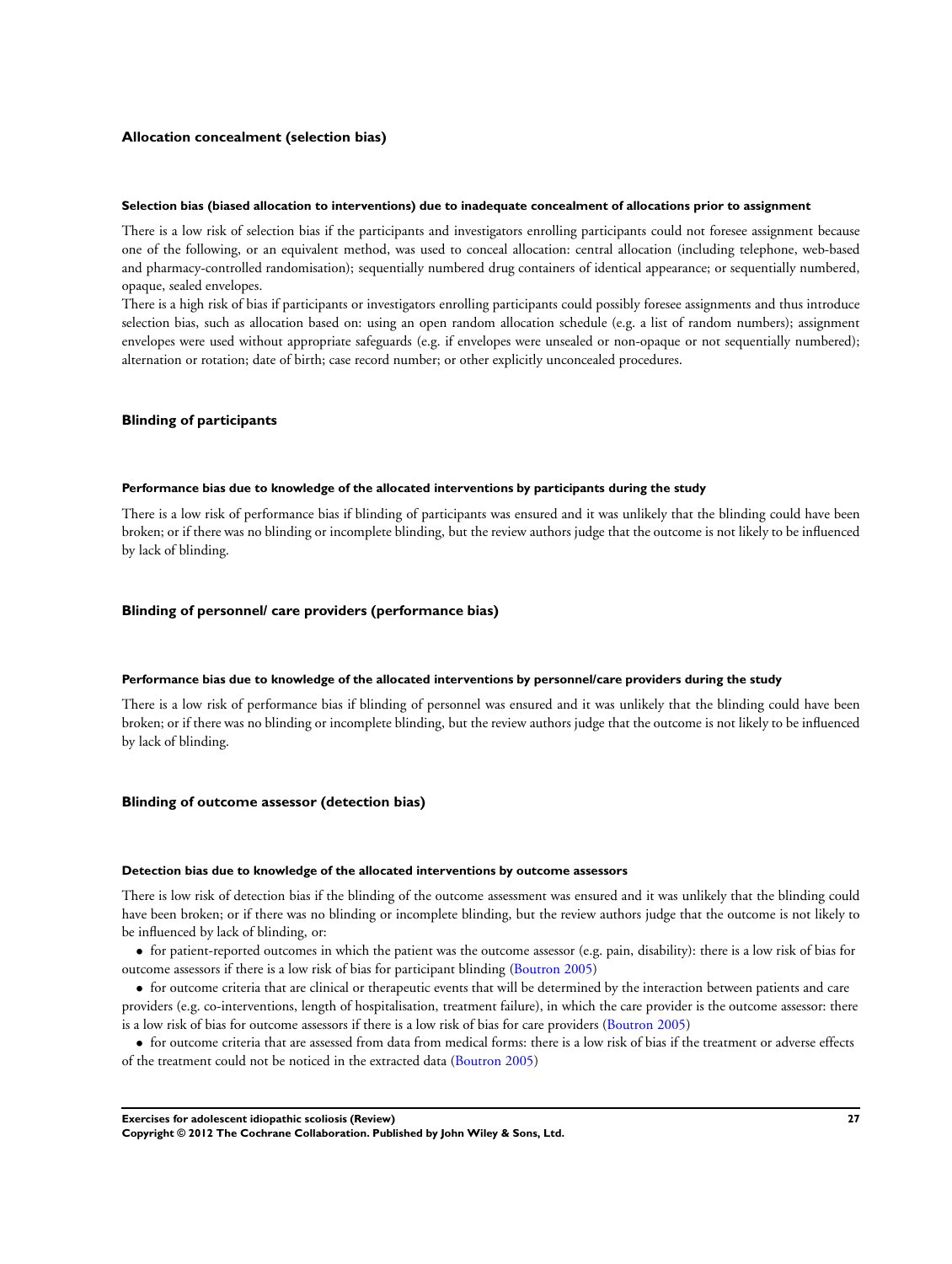#### **Incomplete outcome data (attrition bias)**

#### **Attrition bias due to amount, nature or handling of incomplete outcome data**

There is a low risk of attrition bias if there were no missing outcome data; reasons for missing outcome data were unlikely to be related to the true outcome (for survival data, censoring unlikely to be introducing bias); missing outcome data were balanced in numbers, with similar reasons for missing data across groups; for dichotomous outcome data, the proportion of missing outcomes compared with the observed event risk was not enough to have a clinically relevant impact on the intervention effect estimate; for continuous outcome data, the plausible effect size (difference in means or standardised difference in means) among missing outcomes was not enough to have a clinically relevant impact on observed effect size, or missing data were imputed using appropriate methods (if dropouts are very large, imputation using even "acceptable" methods may still suggest a high risk of bias) (van Tulder 2003). The percentage of withdrawals and drop-outs should not exceed 20% for short-term follow-up and 30% for long-term follow-up and should not lead to substantial bias (these percentages are commonly used but arbitrary, not supported by literature) (van Tulder 2003).

#### **Selective Reporting (reporting bias)**

#### **Reporting bias due to selective outcome reporting**

There is low risk of reporting bias if the study protocol is available and all of the study's pre-specified (primary and secondary) outcomes that are of interest in the review have been reported in the pre-specified way, or if the study protocol is not available but it is clear that the published reports include all expected outcomes, including those that were pre-specified (convincing text of this nature may be uncommon).

There is a high risk of reporting bias if not all of the study's pre-specified primary outcomes have been reported; one or more primary outcomes is reported using measurements, analysis methods or subsets of the data (e.g. subscales) that were not pre-specified; one or more reported primary outcomes were not pre-specified (unless clear justification for their reporting is provided, such as an unexpected adverse effect); one or more outcomes of interest in the review are reported incompletely so that they cannot be entered in a metaanalysis; the study report fails to include results for a key outcome that would be expected to have been reported for such a study.

### **Group similarity at baseline (selection bias)**

Bias due to dissimilarity at baseline for the most important prognostic indicators.

There is low risk of bia*s* if groups are similar at baseline for demographic factors, value of main outcome measure(s), and important prognostic factors (examples in the field of back and neck pain are duration and severity of complaints, vocational status, percentage of patients with neurological symptoms) (van Tulder 2003).

#### **Co-interventions (performance bias)**

#### **Bias because co-interventions were different across groups**

There is low risk of bias if there were no co-interventions or they were similar between the index and control groups (van Tulder 2003).

#### **Compliance (performance bias)**

#### **Bias due to inappropriate compliance with interventions across groups**

There is low risk of bias if compliance with the interventions was acceptable, based on the reported intensity/dosage, duration, number and frequency for both the index and control intervention(s). For single-session interventions (e.g. surgery), this item is irrelevant (van Tulder 2003).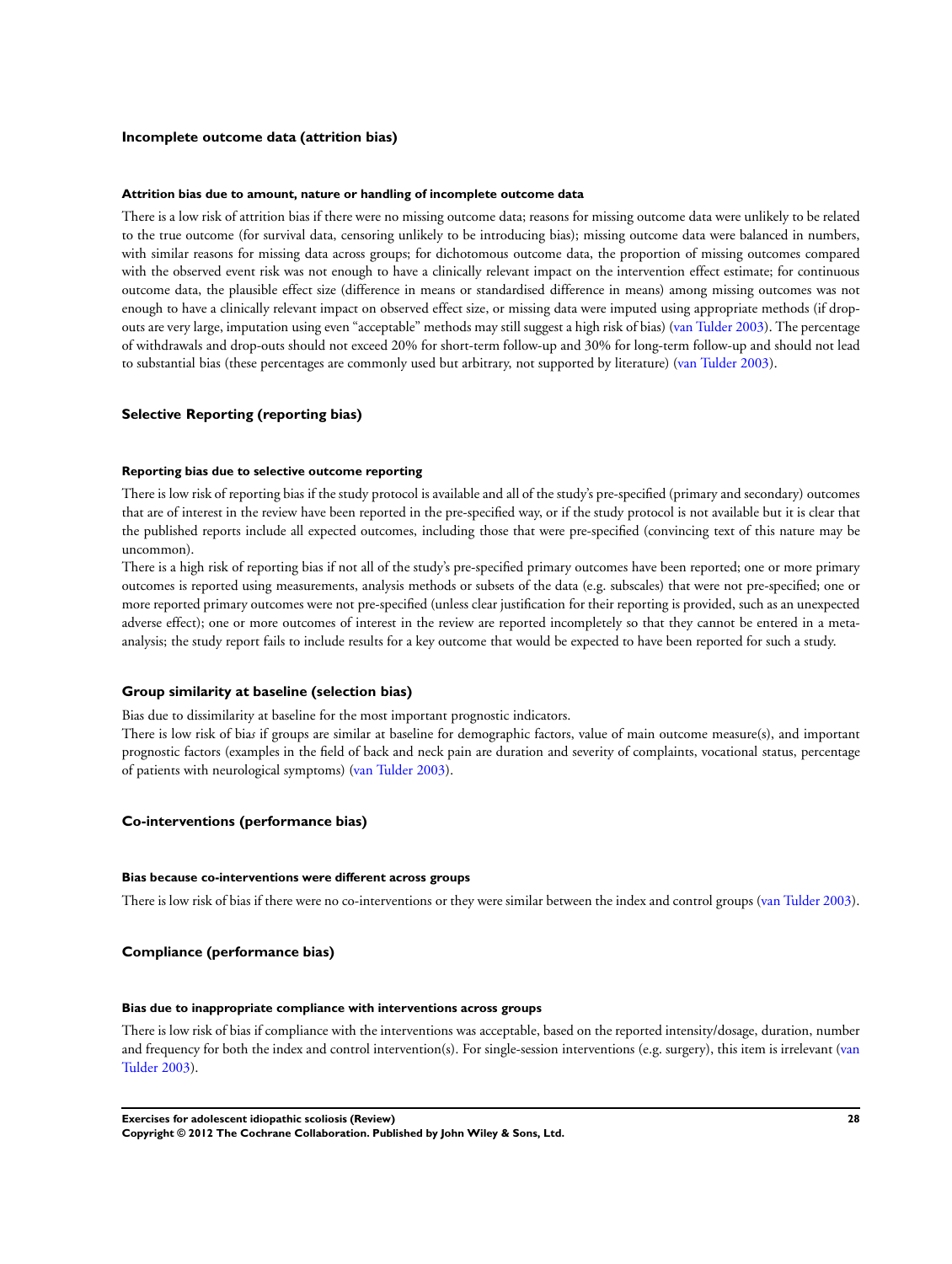#### **Intention-to-treat-analysis**

There is low risk of bias if all randomised patients were reported/analysed in the group to which they were allocated by randomisation.

#### **Timing of outcome assessments (detection bias)**

#### **Bias because important outcomes were not measured at the same time across groups**

There is low risk of bias if all important outcome assessments for all intervention groups were measured at the same time (van Tulder 2003).

### **Other bias**

#### **Bias due to problems not covered elsewhere in the table**

There is a low risk of bias if the study appears to be free of other sources of bias not addressed elsewhere (e.g. study funding).

# **Appendix 6. Criteria for risk of bias assessment for observational studies**

#### **Selection bias:**

**1. Representativeness of the exposed cohort:** Item is assessing the representativeness of exposed individuals in the community, not the representativeness of the sample of adolescents from a general population. Assess whether the sample is truly representative of the average adolescent with scoliosis; somewhat representative of the average adolescent with scoliosis; selected group of adolescents with scoliosis; no description of the derivation of the cohort. This item will be added in the 'Risk of bias' table as "other source of bias".

**2. Selection of the non exposed cohort:** Item is assessing the representativeness of non-exposed individuals in the same community as the exposed cohort that have been included in the study during the study period. Assess whether the sample has been drawn from the same community as the exposed cohort; drawn from a different source "no description of the derivation of the non-exposed cohort'. This item will be added in the 'Risk of bias' table as "other source of bias".

**3. Ascertainment of exposure:** Information in the study was obtained from a secure record (e.g. clinical records); structured interview; written self report; no description. This item will be added in the 'Risk of bias' table as "other source of bias".

**4. Comparability of cohorts on the basis of the design or analysis:** Either exposed and non-exposed individuals must be matched in the design and/or confounders must be adjusted for in the analysis. Statements of no differences between groups or that differences were not statistically significant are not sufficient for establishing comparability. If the relative risk for the exposure of interest is adjusted for the confounders listed, then the groups will be considered to be comparable on each variable used in the adjustment. Were most important prognostic factors matched? Yes/No. Were unmatched important prognostic factors adjusted for? Yes/No. This item will be assessed in the 'Risk of bias' table under the item "group similar at baseline".

### **Attrition bias:**

**5. Complete follow-up:** Assess if: all participants are accounted for; participants lost to follow-up unlikely to introduce bias (lost to follow-up < 5%); participants lost to follow-up > 5% and description provided of those lost. This item will be assessed in the 'Risk of bias' table under the item "incomplete outcome data".

### **Detection bias:**

**6. Independent blind assessment:** Independent or blind assessment stated in the paper, or confirmation of the outcome by reference to secure records (x-rays, medical records, etc.), record linkage, or self-report; or no blinding; no description. This item will be assessed in the 'Risk of bias' table under the item "blinding of outcome assessor"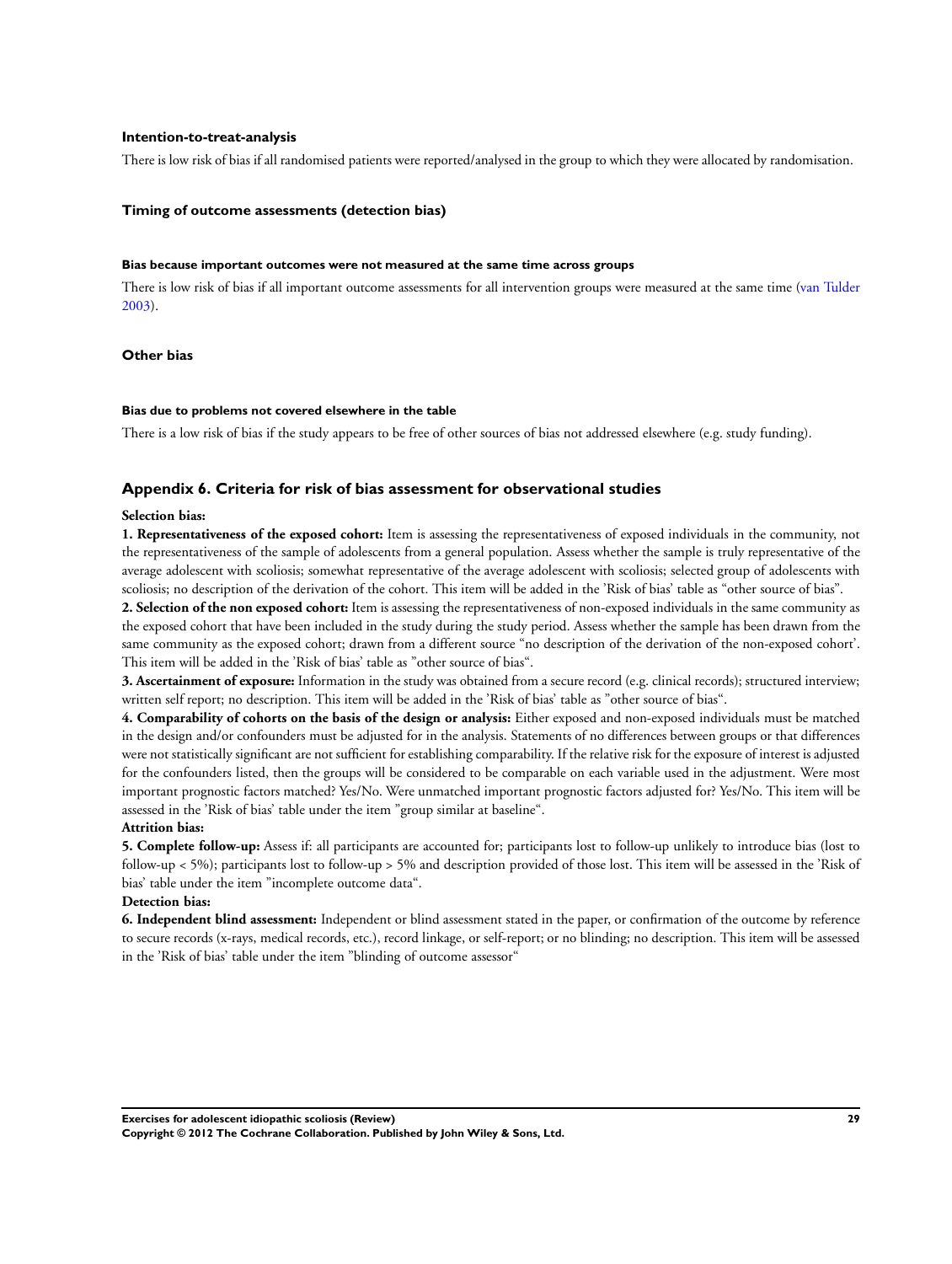### **Appendix 7. Assessment of Clinial Relevance**

- 1. Are the patients described in detail so that you can decide whether they are comparable to those that you see in your practice?
- 2. Are the interventions and treatment settings described well enough so that you can provide the same for your patients?
- 3. Were all clinically relevant outcomes measured and reported?
- 4. Is the size of the effect clinically important?
- 5. Are the likely treatment benefits worth the potential harms?

# **H I S T O R Y**

Protocol first published: Issue 2, 2009

Review first published: Issue 8, 2012

# **C O N T R I B U T I O N S O F A U T H O R S**

**substantial contributions to conception and design** Negrini S, Romano M, Minozzi S **study search and selection** Bettany-Saltikov J, Chockalingam N, Hennes A, Minozzi S, Negrini S, Romano M, Zaina F, Kotwicki T **methodological assessment** Minozzi S, Bettany-Saltikov J, Chockalingam N, **acquisition/abstraction of data** Minozzi S, Zaina F, Bettany-Saltikov J, Chockalingam N, Hennes A, Kotwicki T **data analysis** Minozzi S, Negrini S **interpretation of data** Negrini S, Bettany-Saltikov J ,Romano M, - Zaina F, Minozzi S **drafting the article** Romano M, Minozzi S, Negrini S **revising it critically for important intellectual content** Negrini S, Romano M, Bettany-Saltikov J, Kotwicki T. **final approval of the version to be published** Romano M, Minozzi S, Zaina F, Chockalingam N, Hennes A, Negrini S, Bettany-Saltikov J, Kotwicki T

# **D E C L A R A T I O N S O F I N T E R E S T**

Many members of the review team have published widely in the field of scoliosis. One of the included studies (Negrini 2008a) was published by two authors of the review. Whenever a paper authored by a review author is considered, all decisions about the paper have been be made by the other review authors.